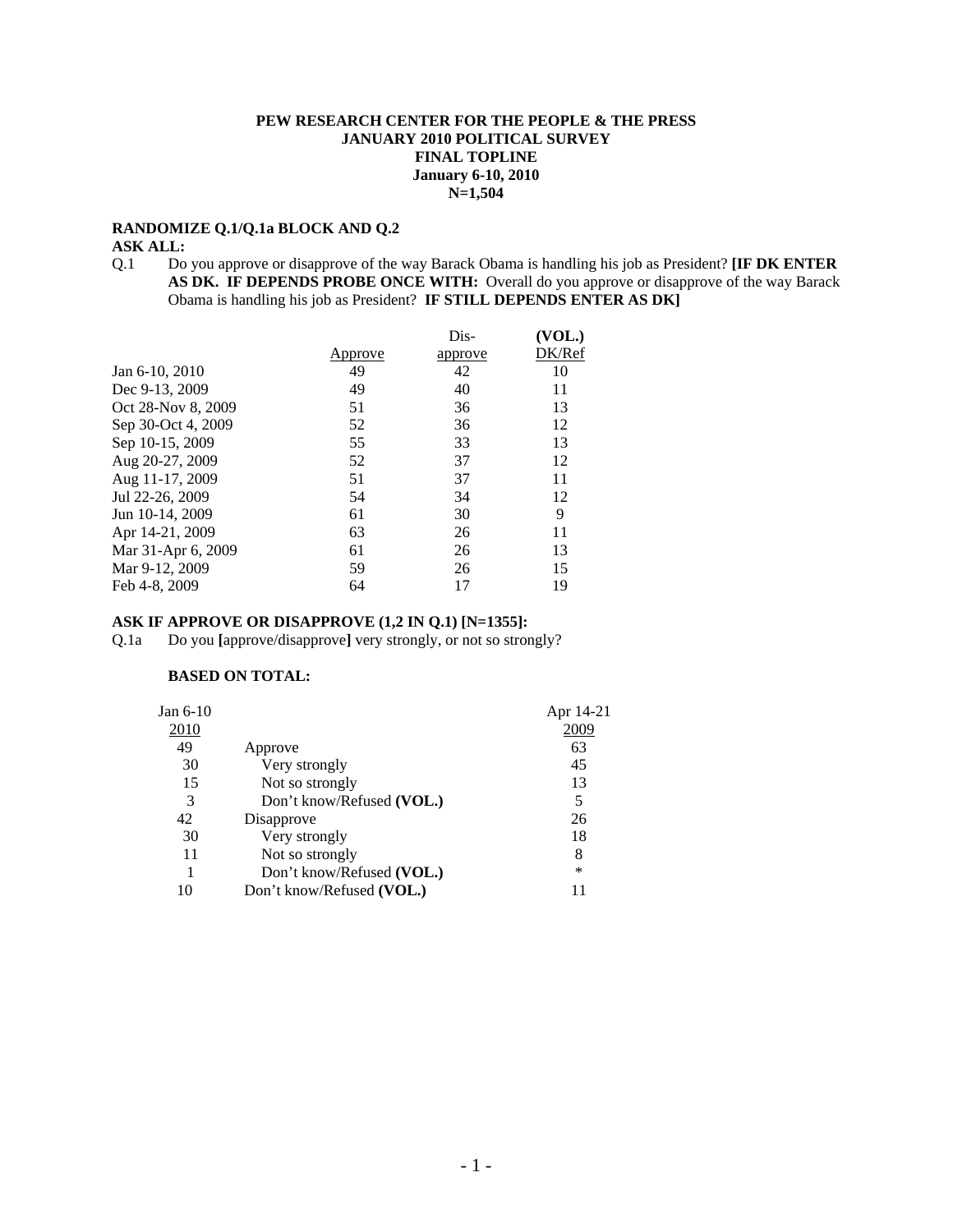# **RANDOMIZE Q.1/Q.1a BLOCK AND Q.2**

**ASK ALL:** 

Q.2 All in all, are you satisfied or dissatisfied with the way things are going in this country today?

|                              | Satis- | Dis-           | (VOL.)           |                              | Satis- | Dis-           | (VOL.)           |
|------------------------------|--------|----------------|------------------|------------------------------|--------|----------------|------------------|
|                              |        | fied satisfied | DK/Ref           |                              |        | fied satisfied | DK/Ref           |
| Jan 6-10, 2010               | 27     | 69             | 4                | October, 2003                | 38     | 56             | 6                |
| Oct 28-Nov 8, 2009           | 25     | 67             | 7                | August, 2003                 | 40     | 53             | 7                |
| Sep 30-Oct 4, 2009           | 25     | 67             | $\overline{7}$   | April 8, 2003                | 50     | 41             | 9                |
| Sep 10-15, 2009 <sup>1</sup> | 30     | 64             | 7                | January, 2003                | 44     | 50             | 6                |
| Aug 20-27, 2009              | 28     | 65             | 7                | November, 2002               | 41     | 48             | 11               |
| Aug 11-17, 2009              | 28     | 65             | 7                | September, 2002              | 41     | 55             | $\overline{4}$   |
| Jul 22-26, 2009              | 28     | 66             | 6                | Late August, 2002            | 47     | 44             | 9                |
| Jun 10-14, 2009              | 30     | 64             | 5                | May, 2002                    | 44     | 44             | 12               |
| Apr 28-May 12, 2009          | 34     | 58             | 8                | March, 2002                  | 50     | 40             | 10               |
| Apr 14-21, 2009              | 23     | 70             | $\overline{7}$   | Late September, 2001         | 57     | 34             | 9                |
| Jan 7-11, 2009               | 20     | 73             | 7                | Early September, 2001        | 41     | 53             | 6                |
| December, 2008               | 13     | 83             | 4                | June, 2001                   | 43     | 52             | $\sqrt{5}$       |
| Early October, 2008          | 11     | 86             | 3                | March, 2001                  | 47     | 45             | $\,8\,$          |
| Mid-September, 2008          | 25     | 69             | 6                | February, 2001               | 46     | 43             | 11               |
| August, 2008                 | 21     | 74             | 5                | January, 2001                | 55     | 41             | 4                |
| July, 2008                   | 19     | 74             | 7                | October, 2000 $(RVs)$        | 54     | 39             | $\tau$           |
| June, 2008                   | 19     | 76             | 5                | September, 2000              | 51     | 41             | 8                |
| Late May, 2008               | 18     | 76             | 6                | June, 2000                   | 47     | 45             | 8                |
| <b>March</b> , 2008          | 22     | 72             | 6                | April, 2000                  | 48     | 43             | 9                |
| Early February, 2008         | 24     | 70             | 6                | <b>August</b> , 1999         | 56     | 39             | $\sqrt{5}$       |
| Late December, 2007          | 27     | 66             | 7                | January, 1999                | 53     | 41             | 6                |
| October, 2007                | 28     | 66             | 6                | November, 1998               | 46     | 44             | 10               |
| February, 2007               | 30     | 61             | 9                | Early September, 1998        | 54     | 42             | $\overline{4}$   |
| Mid-January, 2007            | 32     | 61             | 7                | Late August, 1998            | 55     | 41             | $\overline{4}$   |
| Early January, 2007          | 30     | 63             | $\boldsymbol{7}$ | Early August, 1998           | 50     | 44             | 6                |
| December, 2006               | 28     | 65             | $\boldsymbol{7}$ | February, 1998               | 59     | 37             | $\overline{4}$   |
| Mid-November, 2006           | 28     | 64             | 8                | January, 1998                | 46     | 50             | 4                |
| Early October, 2006          | 30     | 63             | $\overline{7}$   | September, 1997              | 45     | 49             | 6                |
| July, 2006                   | 30     | 65             | 5                | August, 1997                 | 49     | 46             | 5                |
| May, 2006*                   | 29     | 65             | 6                | January, 1997                | 38     | 58             | $\overline{4}$   |
| <b>March</b> , 2006          | 32     | 63             | 5                | July, 1996                   | 29     | 67             | $\overline{4}$   |
| January, 2006                | 34     | 61             | 5                | March, 1996                  | 28     | 70             | $\sqrt{2}$       |
| Late November, 2005          | 34     | 59             | 7                | October, 1995                | 23     | 73             | $\overline{4}$   |
| Early October, 2005          | 29     | 65             | 6                | June, 1995                   | 25     | 73             | $\overline{2}$   |
| July, 2005                   | 35     | 58             | 7                | April, 1995                  | 23     | 74             | 3                |
| Late May, $2005*$            | 39     | 57             | 4                | July, 1994                   | 24     | 73             | $\mathfrak 3$    |
| February, 2005               | 38     | 56             | 6                | March, 1994                  | 24     | 71             | 5                |
| January, 2005                | 40     | 54             | 6                | October, 1993                | 22     | 73             | $\sqrt{5}$       |
| December, 2004               | 39     | 54             | $\boldsymbol{7}$ | September, 1993              | 20     | 75             | 5                |
| Mid-October, 2004            | 36     | 58             | $\sqrt{6}$       | May, 1993                    | 22     | 71             | $\boldsymbol{7}$ |
| July, 2004                   | 38     | 55             | 7                | January, 1993                | 39     | 50             | 11               |
| May, 2004                    | 33     | 61             | $\sqrt{6}$       | January, 1992                | 28     | 68             | $\overline{4}$   |
| Late February, 2004*         | 39     | 55             | 6                | November, 1991               | 34     | 61             | $\sqrt{5}$       |
| Early January, 2004          | 45     | 48             | 7                | Late February, 1991 (Gallup) | 66     | 31             | $\overline{3}$   |
| December, 2003               | 44     | 47             | 9                | August, 1990                 | 47     | 48             | 5                |
|                              |        |                |                  | May, 1990                    | 41     | 54             | $\sqrt{5}$       |

<sup>1</sup> From September 10-15, 2009 and other surveys noted with an asterisk, the question was worded "Overall, are you satisfied or dissatisfied with the way things are going in our country today?"

 $\overline{a}$ 

January, 1989 45 50 5<br>September, 1988 (*RVs*) 50 45 5

September, 1988 *(RVs)*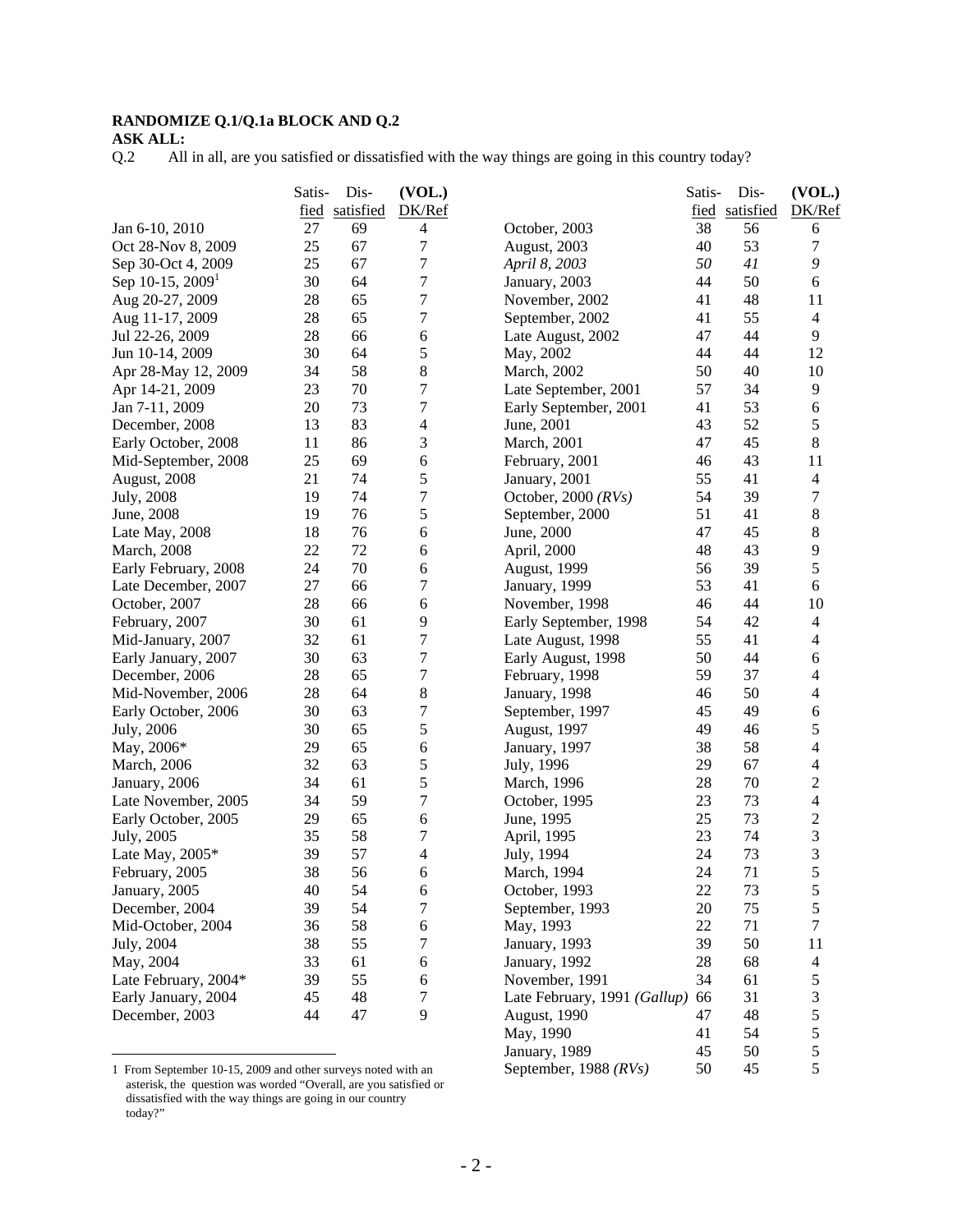# **ASK FORM 2 ONLY [N=740]:**

#### Q.AF2 What ONE WORD best describes your impression of Barack Obama? Just the one word that best describes him. **[OPEN-END. PROBE ONCE IF RESPONDENT ANSWERS "DON'T KNOW". ACCEPT UP TO TWO RESPONSES, BUT DO NOT PROBE FOR SECOND RESPONSE].**

*NOTE: The numbers listed represent the number of respondents who offered each response; the numbers are not percentages.*

|                         |               |                  |                        |                          |                                           |                | --Based on RVs--            |
|-------------------------|---------------|------------------|------------------------|--------------------------|-------------------------------------------|----------------|-----------------------------|
|                         | January, 2010 |                  | Mid-April, 2009        |                          | February, 2009                            |                | September, 2008             |
| 25                      | Intelligent   | 30               | Intelligent            | 33                       | Intelligent/Intellectual 55 Inexperienced |                |                             |
| 21                      | Inexperienced | 29               | Good                   | 17                       | Change                                    |                | 36 Change                   |
| 21                      | Trying        | 20               | Socialist              | 16                       | Honest                                    |                | 20 Intelligent/Intellectual |
| 18                      | Good          | 17               | Liberal                | 15                       | Confident                                 |                | 20 Young/Youthful           |
| 15                      | Socialist     | 16               | Great                  | 15                       | Inexperienced                             | 15             | Charismatic                 |
| 12                      | Honest        | 15               | Confident              | 14                       | Hope/Hopeful                              |                | 14 New                      |
| 12                      | Unqualified   | 13               | Inexperienced          | 13                       | Smart                                     |                | 12 Energetic/Energy         |
| 11                      | Arrogant      | 12               | Honest                 | 13                       | Socialist                                 |                | 12 Hope/Hopeful             |
| 11                      | Fair          | 12               | Trying                 | 12                       | Good                                      |                | 12 Liberal                  |
| 11                      | Incompetent   | 11               | Smart                  | 11                       | Charismatic                               | 10             | Honest                      |
| 10                      | Confident     | 10               | Change                 | 10                       | Great                                     | 9              | Fresh                       |
| 10                      | Different     | 10               | Competent              | 9                        | Fantastic                                 | 9              | Scary                       |
| 10                      | Strong        | 10               | Excellent              | 9                        | Leader                                    | 8              | Different                   |
| $8\,$                   | Change        | 10               | Spender/Spending       | $\overline{9}$           | Trying                                    | $\overline{7}$ | Enthusiastic                |
| $8\,$                   | Great         | 9                | Arrogant               | $\,8\,$                  | Determined                                | $\overline{7}$ | Unqualified                 |
| $\boldsymbol{7}$        | OK            | 9                | Hope/Hopeful           | 8                        | Different                                 | 6              | Committed                   |
| $\boldsymbol{7}$        | Smart         | $\,8\,$          | Charismatic            | 8                        | Liberal                                   | 6              | Good                        |
| 6                       | Capable       | 8                | President/Presidential | 8                        | President                                 | 6              | Innovative                  |
| 6                       | Disappointing | $\boldsymbol{7}$ | Different              | $8\,$                    | Sincere                                   | 6              | Inspiring/Inspiration       |
| 6                       | Excellent     | $\overline{7}$   | Leader                 | $\tau$                   | Arrogant                                  | 6              | Liar                        |
| 6                       | Fake          | $\sqrt{5}$       | Caring/Cares           | $\boldsymbol{7}$         | Awesome                                   | 6              | Socialist                   |
| $\epsilon$              | Leader        | 5                | Determined             | $\boldsymbol{7}$         | Competent                                 | 5              | Dishonest                   |
| $\epsilon$              | Liar          | 5                | Efficient              | $\boldsymbol{7}$         | Energetic                                 | 5              | Fake                        |
| 5                       | Charismatic   | 5                | Strong                 | 6                        | Dedicated                                 | 5              | Leader                      |
| 5                       | Communist     | 5                | Young                  | 6                        | Excellent                                 | 5              | Phony                       |
| 5                       | Idiot         | $\overline{4}$   | Ambitious              | 6                        | Fresh/Refreshing                          | 5              | Unknown                     |
| 5                       | Liberal       | 4                | Awesome                | 6                        | Naive                                     | 4              | Arrogant                    |
| 5                       | President     | $\overline{4}$   | Capable                | 5                        | Committed                                 | 4              | Idealist                    |
| $\overline{4}$          | Clueless      | $\overline{4}$   | Impressed              | 5                        | <b>New</b>                                | 4              | Interesting                 |
| $\overline{\mathbf{4}}$ | Competent     | $\overline{4}$   | Incompetent            | $\sqrt{5}$               | Outstanding                               | $\overline{4}$ | Opportunist                 |
| $\overline{4}$          | Dedicated     | $\overline{4}$   | Integrity              | 5                        | Young                                     | 4              | Uncertain                   |
| $\overline{4}$          | Determined    | $\overline{4}$   | Naïve                  | $\overline{4}$           | Amazing                                   |                | $(N=629)$                   |
| $\overline{4}$          | Dishonest     | $\overline{4}$   | Politician             | $\overline{4}$           | Capable                                   |                |                             |
| $\overline{4}$          | Hopeful       |                  | $(N=742)$              | $\overline{4}$           | Dynamic                                   |                |                             |
| $\overline{4}$          | Integrity     |                  |                        | $\overline{\mathcal{L}}$ | Enthusiastic                              |                |                             |
| 4                       | Young         |                  |                        | 4                        | Fair                                      |                |                             |
|                         | $(N=740)$     |                  |                        | 4                        | Integrity                                 |                |                             |
|                         |               |                  |                        | $\overline{4}$           | OK                                        |                |                             |

- 
- 4 Good speaker Strong<sup>1</sup>
- 4 Surprising
- **(N=660)**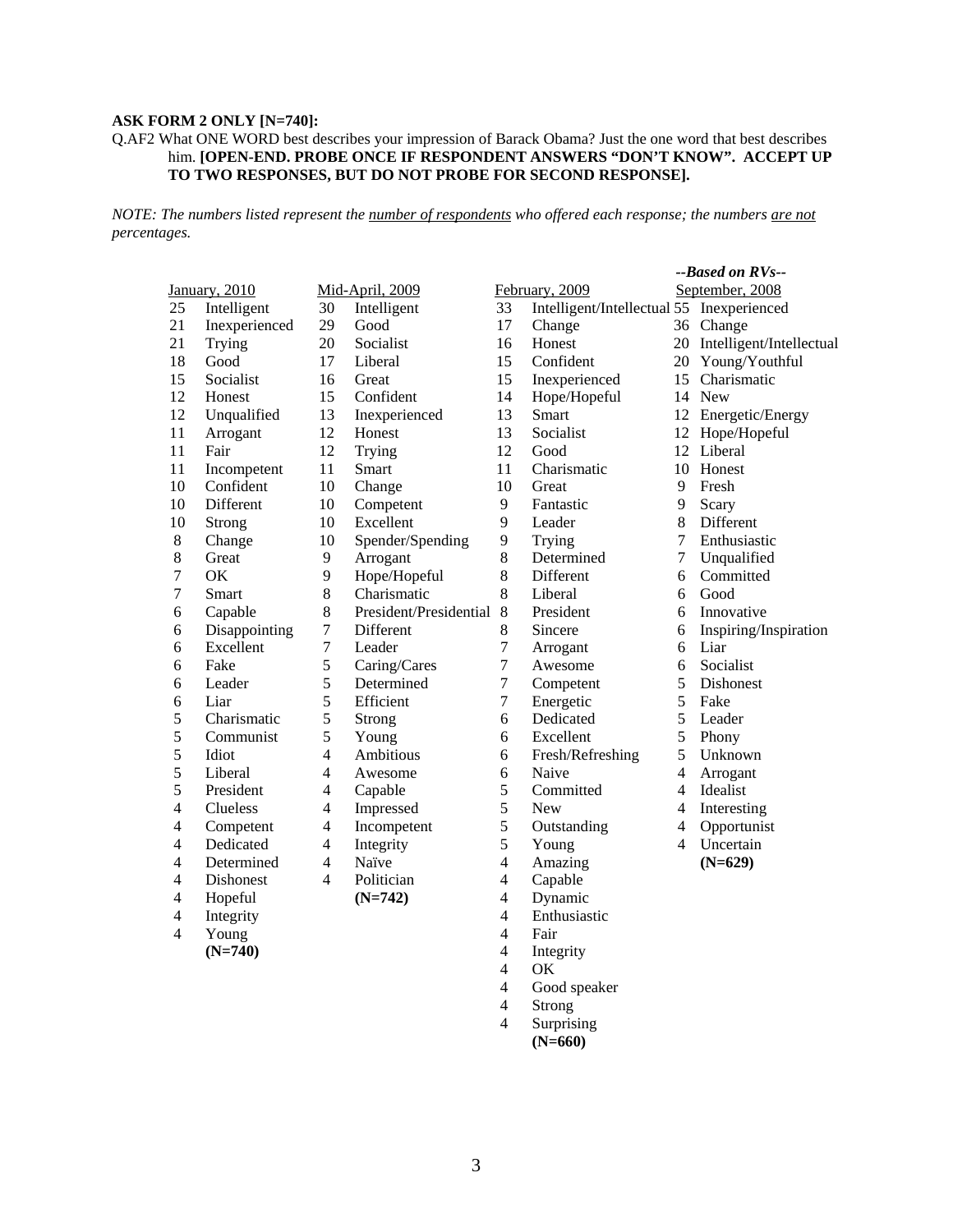## **ASK FORM 1 ONLY [N=764]:**

Q.3F1 In the long run, do you think Barack Obama will be a successful or unsuccessful president, or do you think it is too early to tell?

|                |                       |                   |              | Too early | (VOL.)         |
|----------------|-----------------------|-------------------|--------------|-----------|----------------|
|                |                       | <b>Successful</b> | Unsuccessful | to tell   | DK/Ref         |
| <b>Obama</b>   | Jan 6-10, 2010        | 24                | 21           | 52        | 3              |
| Obama          | Sep 30-Oct 4, 2009    | 27                | 18           | 54        | 2              |
| <b>Obama</b>   | Jan 7-11, 2009        | 30                | 4            | 65        |                |
| <b>Bush</b>    | January, 2007         | 24                | 45           | 27        | 4              |
| <b>Bush</b>    | January, 2006         | 27                | 37           | 32        | 4              |
| <b>Bush</b>    | Early October, 2005   | 26                | 41           | 30        | 3              |
| <b>Bush</b>    | January, 2005         | 36                | 27           | 35        | $\overline{2}$ |
| Bush           | December, 2003        | 39                | 20           | 38        | 3              |
| <b>Bush</b>    | Early October, 2002   | 40                | 15           | 44        |                |
| <b>Bush</b>    | January, 2001         | 26                | 15           | 58        |                |
| <b>Clinton</b> | January, 1999         | 44                | 24           | 29        | 3              |
| <b>Clinton</b> | Early September, 1998 | 38                | 24           | 35        | 3              |
| <b>Clinton</b> | February, 1995        | 18                | 34           | 43        |                |
| <b>Clinton</b> | October, 1994         | 14                | 35           | 48        | 3              |
| <b>Clinton</b> | May, 1994             | 21                | 26           | 52        |                |
| <b>Clinton</b> | January, 1994         | 21                | 19           | 57        | 3              |
| <b>Clinton</b> | October, 1993         | 18                | 25           | 56        |                |
| <b>Clinton</b> | September, 1993       | 22                | 22           | 54        | 2              |
| <b>Clinton</b> | August, 1993          | 13                | 25           | 60        | $\overline{2}$ |

#### **ASK FORM 1 ONLY [N=764]:**

Q.4F1 Now thinking about Obama's upcoming State of the Union address... Do you consider this year's State of the Union address to be MORE important than past years', LESS important, or about as important as past years'?<sup>2</sup>

|             |                           |      |      |      |      | ----George W. Bush ------------------- |      |      | $-$ Clinton $-$ |      |
|-------------|---------------------------|------|------|------|------|----------------------------------------|------|------|-----------------|------|
| Jan 6-10    |                           | Jan  | Jan  | Jan  |      | Jan Mid-Jan                            | Jan  | Jan  | Jan             | Jan  |
| <u>2010</u> |                           | 2008 | 2007 | 2006 | 2005 | 2004                                   | 2003 | 2002 | 2000            | 1999 |
| 39          | More important            | 19   | 32   | 30   | 34   | 34                                     | 52   | 54   | 16              |      |
|             | Less important            |      | 16   | 14   | Q    | 9                                      | h    | 4    | 22              | 16   |
| 45          | Same                      | 46   | 43   | 47   | 47   | 49                                     | 35   | 36   | 53              | 51   |
|             | Don't know/Refused (VOL.) | 8    | 9    | 9    | 10   | 8                                      |      |      | Ч               | n    |

 $\overline{c}$ 2 In 2008, question began "As you may know, George W. Bush will give his annual State of the Union address in a few weeks…"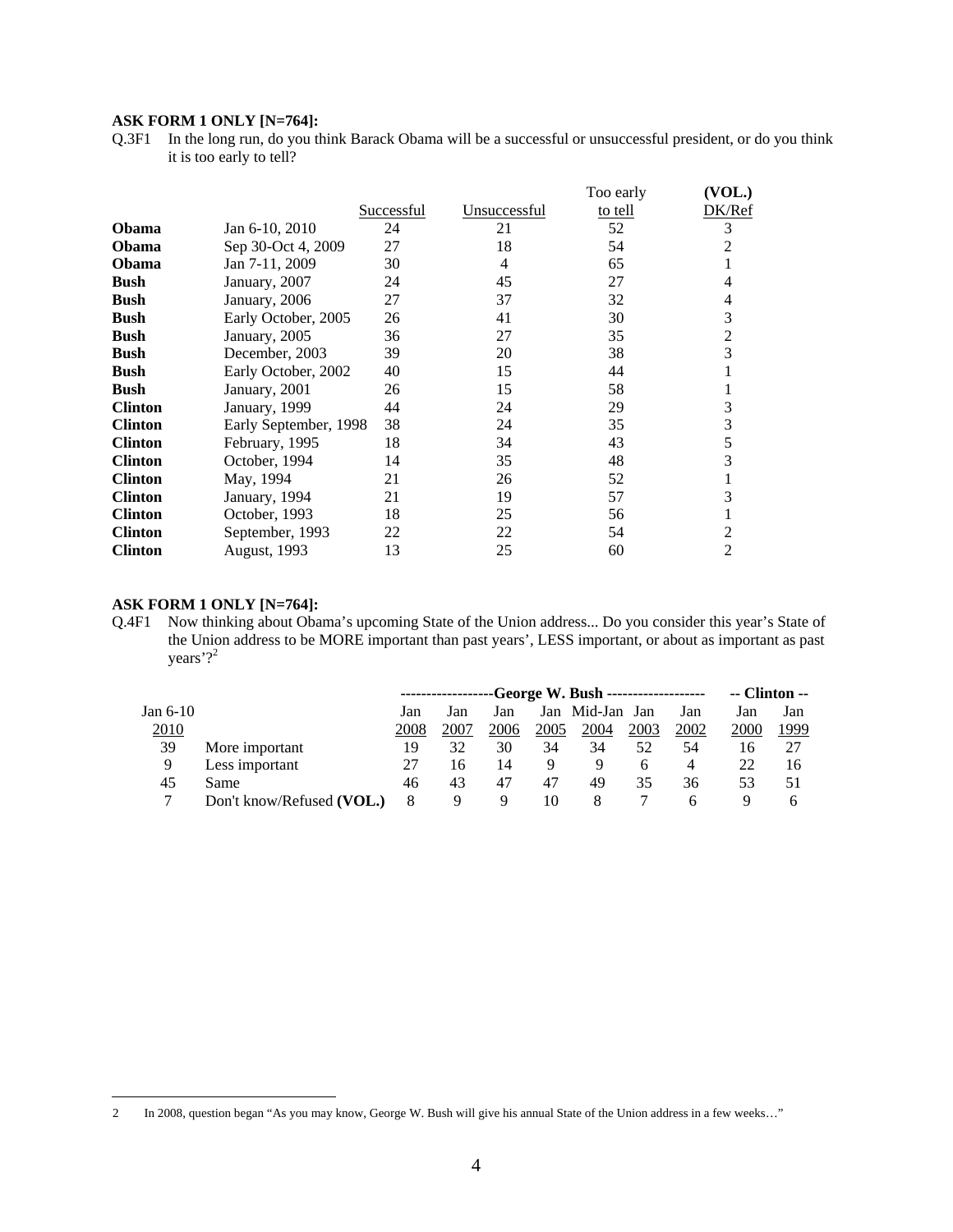# **RANDOMIZE Q.5 AND Q.6**

# **ASK ALL:**

Q.5 Do you approve or disapprove of the job the Republican leaders in Congress are doing? **[IF DK ENTER AS DK. IF DEPENDS PROBE ONCE WITH:** Overall do you approve or disapprove of the job the Republican leaders in Congress are doing? **IF STILL DEPENDS ENTER AS DK]** 

|                       |         | Dis-    | (VOL.) |                       |         | Dis-    | (VOL.) |
|-----------------------|---------|---------|--------|-----------------------|---------|---------|--------|
|                       | Approve | approve | DK/Ref |                       | Approve | approve | DK/Ref |
| Jan 6-10, 2010        | 27      | 57      | 16     | June, 1999            | 37      | 46      | 17     |
| Dec 9-13, 2009        | 29      | 51      | 20     | May, 1999             | 38      | 44      | 18     |
| Sep 30-Oct 4, 2009    | 24      | 60      | 17     | March, 1999           | 38      | 47      | 15     |
| Jun 10-14, 2009       | 29      | 56      | 15     | February, 1999        | 37      | 51      | 12     |
| Mar 9-12, 2009        | 28      | 51      | 21     | January, 1999         | 38      | 50      | 12     |
| Feb 4-8, 2009         | 34      | 51      | 15     | Early December, 1998  | 38      | 49      | 13     |
| Early October, 2006   | 33      | 56      | 11     | November, 1998        | 41      | 48      | 11     |
| June, 2006            | 30      | 53      | 17     | Early September, 1998 | 44      | 37      | 19     |
| March, 2006           | 32      | 50      | 18     | Early August, 1998    | 43      | 37      | 20     |
| January, 2006         | 33      | 52      | 15     | June, 1998            | 42      | 38      | 20     |
| Early November, 2005  | 33      | 50      | 17     | May, 1998             | 40      | 41      | 19     |
| Early October, 2005   | 32      | 52      | 16     | April, 1998           | 41      | 40      | 19     |
| Mid-September, 2005   | 36      | 49      | 15     | March, 1998           | 43      | 39      | 18     |
| Mid-May, 2005         | 35      | 50      | 15     | January, 1998         | 43      | 41      | 16     |
| Mid-March, 2005       | 39      | 44      | 17     | November, 1997        | 41      | 43      | 16     |
| Early February, 2004  | 41      | 42      | 17     | August, 1997          | 42      | 44      | 14     |
| January, 2003         | 48      | 37      | 15     | June, 1997            | 33      | 50      | 17     |
| June, 2002            | 50      | 34      | 16     | May, 1997             | 40      | 44      | 16     |
| May, 2002             | 49      | 34      | 17     | April, 1997           | 40      | 44      | 16     |
| February, 2002        | 56      | 24      | 20     | February, 1997        | 44      | 42      | 14     |
| Early September, 2001 | 43      | 39      | 18     | January, 1997         | 38      | 47      | 15     |
| June, 2001            | 40      | 40      | 20     | November, 1996        | 40      | 43      | 17     |
| May, 2001             | 45      | 36      | 19     | July, 1996            | 38      | 48      | 14     |
| April, 2001           | 45      | 30      | 25     | June, 1996            | 36      | 50      | 14     |
| January, 2001         | 43      | 36      | 21     | April, 1996           | 39      | 46      | 15     |
| July, 2000            | 36      | 46      | 18     | March, 1996           | 35      | 51      | 14     |
| May, 2000             | 40      | 42      | 18     | February, 1996        | 33      | 53      | 14     |
| <b>March</b> , 2000   | 38      | 43      | 19     | January, 1996         | 36      | 54      | 10     |
| February, 2000        | 40      | 43      | 17     | October, 1995         | 36      | 51      | 13     |
| January, 2000         | 39      | 41      | 20     | September, 1995       | 36      | 50      | 14     |
| December, 1999        | 38      | 42      | 20     | August, 1995          | 38      | 45      | 17     |
| October, 1999         | 34      | 50      | 16     | June, 1995            | 41      | 45      | 14     |
| Late September, 1999  | 34      | 46      | 20     | April, 1995           | 44      | 43      | 13     |
| August, 1999          | 40      | 44      | 16     | March, 1995           | 43      | 39      | 18     |
| July, 1999            | 36      | 45      | 19     | December, 1994        | 52      | 28      | 20     |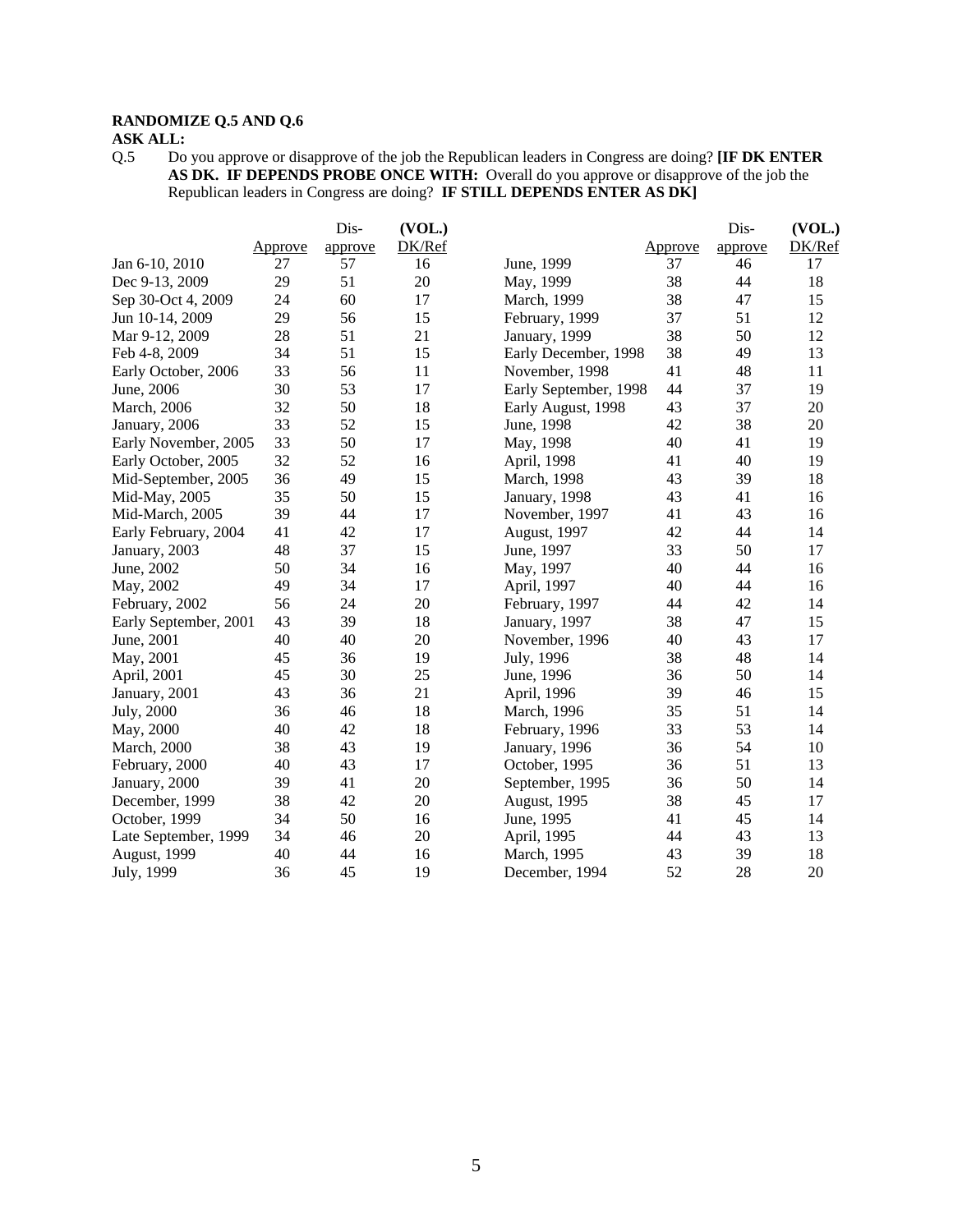# **RANDOMIZE Q.5 AND Q.6**

# **ASK ALL:**

 $\overline{a}$ 

Q.6 Do you approve or disapprove of the job the Democratic leaders in Congress are doing? **[IF DK ENTER AS DK. IF DEPENDS PROBE ONCE WITH:** Overall do you approve or disapprove of the job the Democratic leaders in Congress are doing? **IF STILL DEPENDS ENTER AS DK]**

|                       |                | Dis-    | (VOL.) |
|-----------------------|----------------|---------|--------|
|                       | <u>Approve</u> | approve | DK/Ref |
| Jan 6-10, 2010        | 35             | 53      | 11     |
| Dec 9-13, 2009        | 36             | 47      | 17     |
| Sep 30-Oct 4, 2009    | 33             | 53      | 15     |
| Jun 10-14, 2009       | 42             | 45      | 13     |
| Mar 9-12, 2009        | 47             | 35      | 18     |
| Feb 4-8, 2009         | 48             | 38      | 14     |
| August, 2008          | 31             | 58      | 11     |
| January, 2008         | 31             | 53      | 16     |
| November, 2007        | 35             | 50      | 15     |
| October, 2007         | 31             | 54      | 15     |
| July, 2007            | 33             | 54      | 13     |
| June, 2007            | 34             | 49      | 17     |
| April, 2007           | 36             | 43      | 21     |
| March, $20073$        | 37             | 42      | 21     |
| February, 2007        | 41             | 36      | 23     |
| Mid-January, 2007     | 39             | 34      | 27     |
| Early October, 2006   | 35             | 53      | 12     |
| June, 2006            | 32             | 50      | 18     |
| <b>March</b> , 2006   | 34             | 46      | 20     |
| January, 2006         | 34             | 48      | 18     |
| Early November, 2005  | 36             | 44      | 20     |
| Early October, 2005   | 32             | 48      | 20     |
| Mid-September, 2005   | 36             | 45      | 19     |
| Mid-May, 2005         | 39             | 41      | 20     |
| Mid-March, 2005       | 37             | 44      | 19     |
| Early February, 2004  | 38             | 42      | 20     |
| June, 2002            | 47             | 36      | 17     |
| May, 2002             | 42             | 37      | 21     |
| February, 2002        | 49             | 30      | 21     |
| Early September, 2001 | 49             | 30      | 21     |
| June, 2001            | 50             | 28      | 22     |

<sup>3</sup> In March 2007 the question was worded: "Do you approve or disapprove of the policies and proposals of the Democratic leaders in Congress?"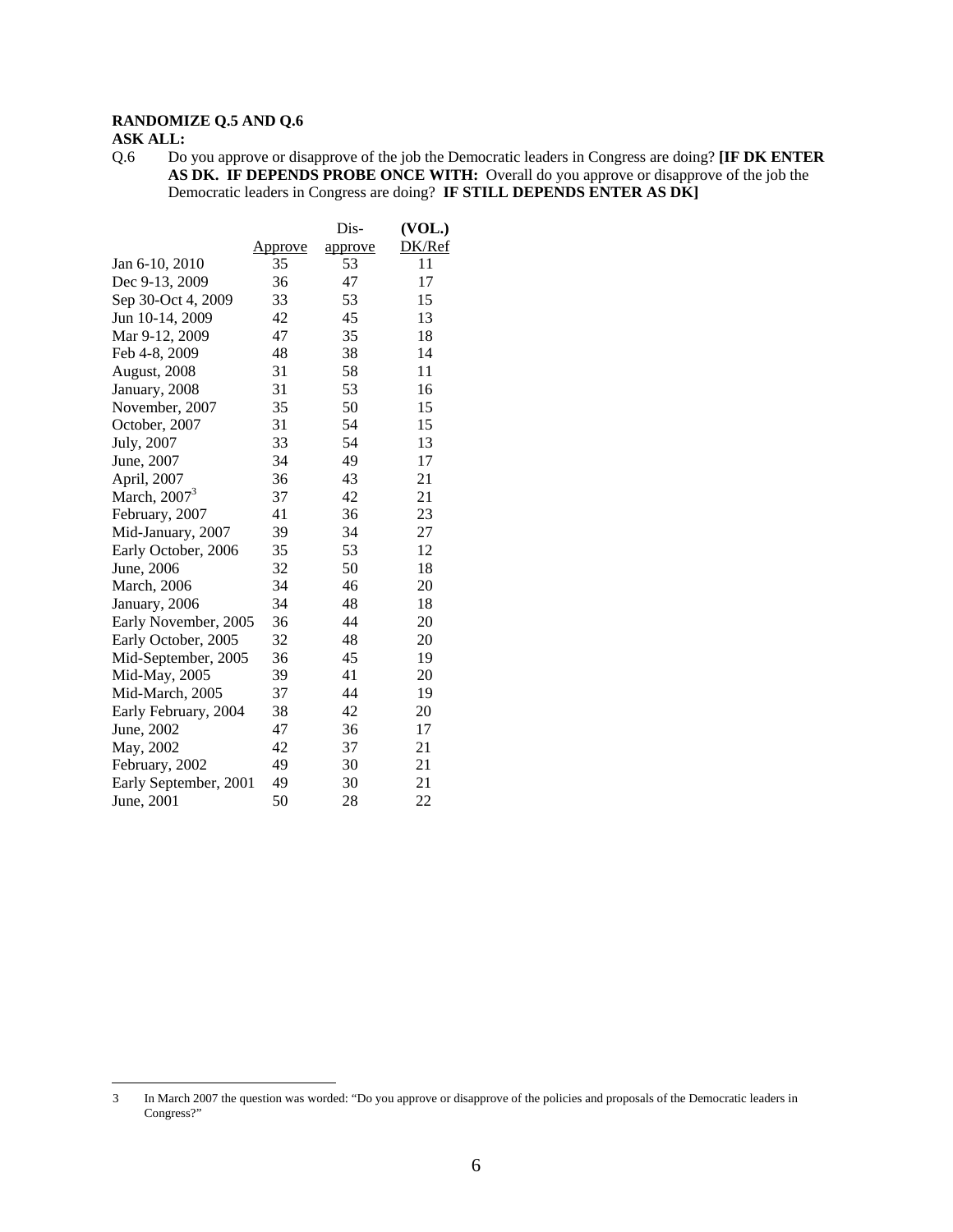Q.7 Looking ahead, so far as you are concerned, do you think that 2010 will be better or worse than 2009? **[PROMPT IF NECESSARY:** "Just in general…**]**

|        |                |        |       | (VOL.) |
|--------|----------------|--------|-------|--------|
|        |                | Better | Worse | DK/Ref |
|        | Jan 6-10, 2010 | 67     | 26    | 8      |
|        | Jan 7-11, 2009 | 52     | 37    | 11     |
|        | December, 2007 | 50     | 34    | 16     |
|        | December, 2006 | 57     | 28    | 15     |
|        | December, 1999 | 66     | 19    | 15     |
|        | December, 1998 | 59     | 25    | 16     |
|        | December, 1994 | 59     | 28    | 13     |
| Gallup | December, 1993 | 64     | 20    | 16     |
| Gallup | December, 1992 | 61     | 11    | 28     |
| Gallup | December, 1991 | 61     | 31    | 8      |
| Gallup | December, 1990 | 48     | 42    | 10     |
| Gallup | December, 1986 | 53     | 25    | 22     |
| Gallup | December, 1985 | 64     | 20    | 17     |
| Gallup | December, 1984 | 61     | 20    | 19     |
| Gallup | December, 1982 | 50     | 32    | 18     |
| Gallup | December, 1981 | 41     | 44    | 15     |

#### **ASK ALL:**

Q.8 I am going to read you a list of events that will occur in the coming year. As I read each one, please tell me if this is an event you are especially looking forward to, or not. The first one is... **[INSERT ITEM, RANDOMIZE]** How about **[NEXT ITEM]**? **[REPEAT AS NECESSARY** … please tell me if this is something you are especially looking forward to or not.**]**

|    |                                                             | $Yes$ | N <sub>0</sub> | (VOL.)<br>DK/Ref |
|----|-------------------------------------------------------------|-------|----------------|------------------|
| a. | The 2010 mid-term Congressional elections<br>Jan 6-10, 2010 | 50    | 47             | 3                |
|    | <b>TREND FOR COMPARISON:</b>                                |       |                |                  |
|    | December, 2007: Presidential Election                       | 70    | 28             | 2                |
|    | January, 1988                                               | 74    | 23             | 3                |
| b. | The Winter Olympics                                         |       |                |                  |
|    | Jan 6-10, 2010                                              | 61    | 38             | 1                |
|    | <b>TREND FOR COMPARISON:</b>                                |       |                |                  |
|    | December, 2007: The Olympics                                | 52    | 46             | 2                |
|    | January, 1988                                               | 71    | 25             | 4                |
| c. | The Super Bowl                                              |       |                |                  |
|    | Jan 6-10, 2010                                              | 58    | 40             | $\mathbf{1}$     |
|    | December, 2007                                              | 49    | 50             | 1                |
|    | January, 1988                                               | 55    | 42             | 3                |
| d. | The World Cup soccer tournament                             |       |                |                  |
|    | Jan 6-10, 2010                                              | 23    | 76             | 1                |
| e. | The Academy Awards                                          |       |                |                  |
|    | Jan 6-10, 2010                                              | 31    | 67             | 2                |
|    | December, 2007                                              | 34    | 65             | $\mathbf{1}$     |
|    | January, 1988                                               | 43    | 53             | 4                |
|    |                                                             |       |                |                  |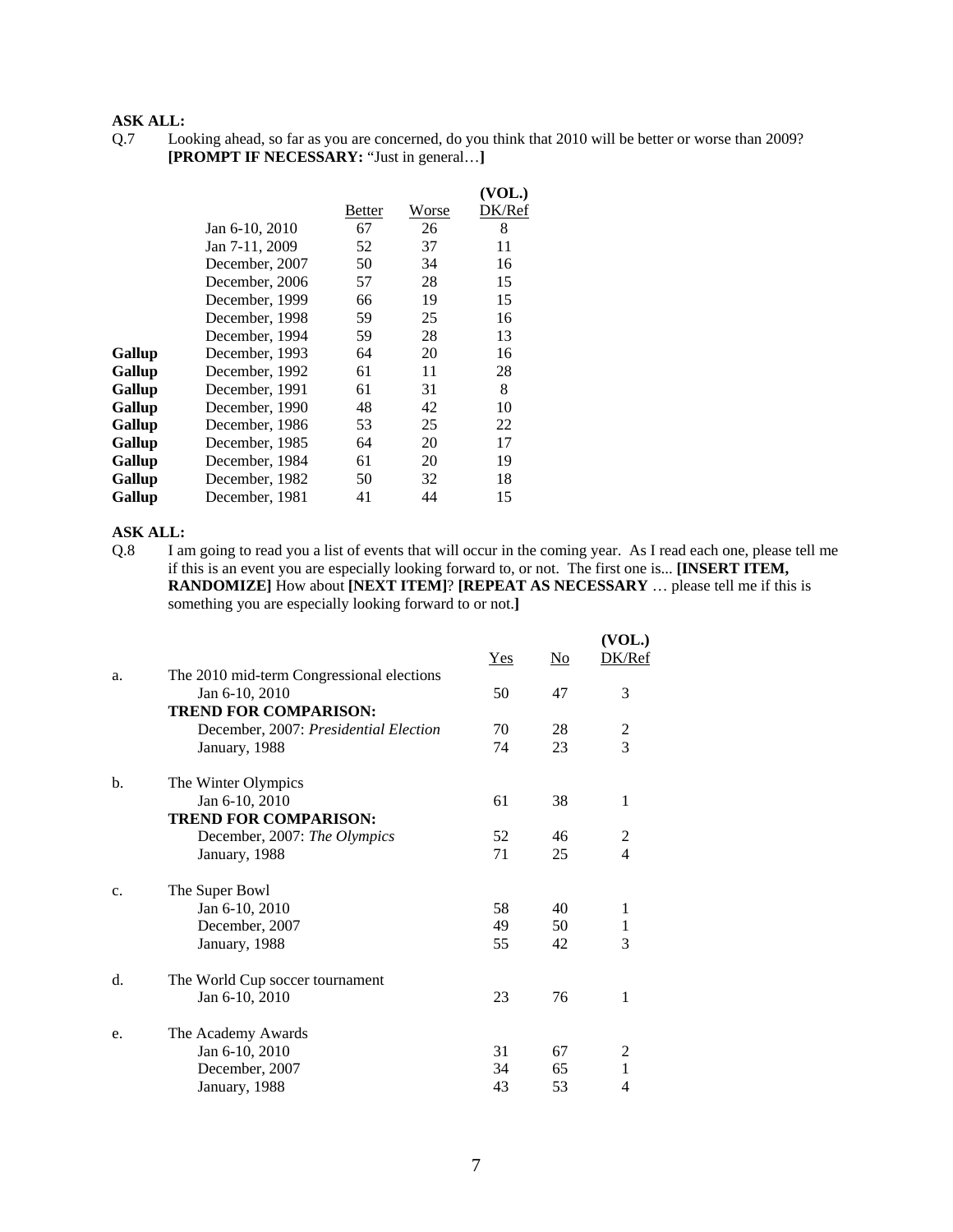The next congressional elections will be coming up later this year…

Q.9 If the elections for U.S. Congress were being held TODAY, would you vote for **[RANDOMIZE: "**the Republican Party's candidate" OR "the Democratic Party's candidate"**]** for Congress in your district?

# **ASK IF ANSWERED OTHER OR DON'T KNOW (Q.9=3 OR Q.9=9):**

## Q.10 As of TODAY, do you LEAN more to the **[READ IN SAME ORDER AS Q.9]**?

#### **BASED ON REGISTERED VOTERS [N=1,214]:**

|                       | Rep/     | Dem/               | Other/         |
|-----------------------|----------|--------------------|----------------|
|                       | Lean Rep | Lean Dem Undecided |                |
| Jan 6-10, 2010        | 44       | 46                 | 10             |
| Oct 28-Nov 8, 2009    | 42       | 47                 | 11             |
| Aug 20-27, 2009       | 44       | 45                 | 10             |
| <b>2008 Election</b>  |          |                    |                |
| June, 2008            | 37       | 52                 | 11             |
| 2006 Election         |          |                    |                |
| November, 2006        | 40       | 48                 | 12             |
| Late October, 2006    | 38       | 49                 | 13             |
| Early October, 2006   | 38       | 51                 | 11             |
| September, 2006       | 39       | 50                 | 11             |
| August, 2006          | 41       | 50                 | 9              |
| June, 2006            | 39       | 51                 | 10             |
| April, 2006           | 41       | 51                 | 8              |
| February, 2006        | 41       | 50                 | 9              |
| Mid-September, 2005   | 40       | 52                 | 8              |
| <b>2004 Election</b>  |          |                    |                |
| June, 2004            | 41       | 48                 | 11             |
| 2002 Election         |          |                    |                |
| Early November, 2002  | 42       | 46                 | 12             |
| Early October, 2002   | 44       | 46                 | 10             |
| Early September, 2002 | 44       | 46                 | 10             |
| June, 2002            | 44       | 46                 | 10             |
| February, 2002        | 46       | 45                 | 9              |
| Early November, 2001  | 44       | 44                 | 12             |
| 2000 Election         |          |                    |                |
| Early November, 2000  | 42       | 48                 | 10             |
| Early October, 2000   | 43       | 47                 | 10             |
| July, 2000            | 43       | 47                 | 10             |
| February, 2000        | 44       | 47                 | 9              |
| October, 1999         | 43       | 49                 | 8              |
| June, 1999            | 40       | 50                 | 10             |
| 1998 Election         |          |                    |                |
| Late October, 1998    | 40       | 47                 | 13             |
| Early October, 1998   | 43       | 44                 | 13             |
| Early September, 1998 | 45       | 46                 | 9              |
| Late August, 1998     | 44       | 45                 | 11             |
| Early August, 1998    | 42       | 49                 | 9              |
| June, 1998            | 44       | 46                 | 10             |
| March, 1998           | 40       | 52                 | 8              |
| February, 1998        | 41       | 50                 | 9              |
| January, 1998         | 41       | 51                 | 8              |
| August, 1997          | 45       | 48                 | $\overline{7}$ |
|                       |          |                    |                |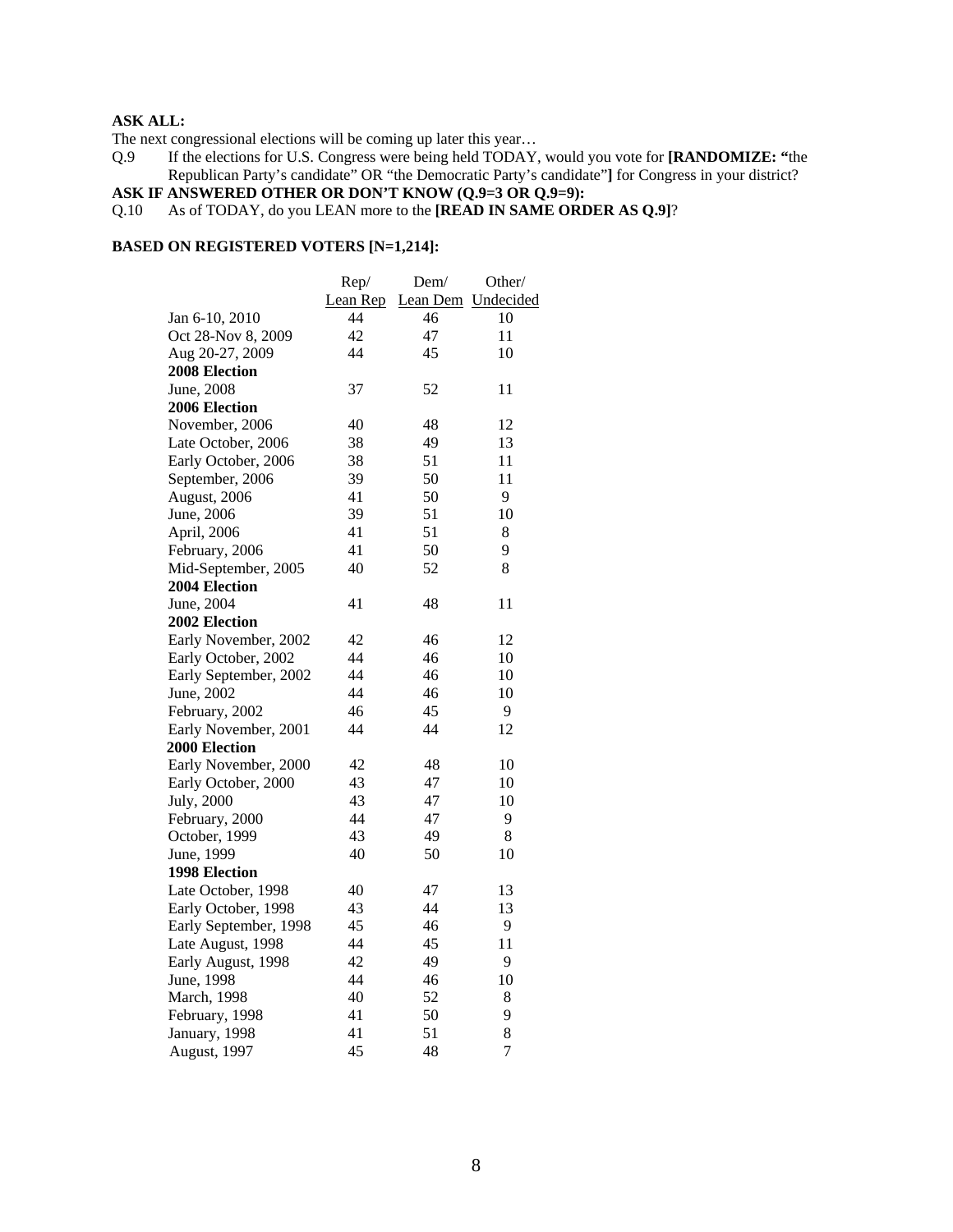# **Q.9/Q.10 CONTINUED…**

| Rep/ | Dem/ | Other/                      |
|------|------|-----------------------------|
|      |      |                             |
|      |      |                             |
| 44   | 48   | 8                           |
| 42   | 49   | 9                           |
| 43   | 49   | 8                           |
| 43   | 51   | 6                           |
| 46   | 47   | 7                           |
| 44   | 50   | 6                           |
| 44   | 49   | 7                           |
| 46   | 47   | 7                           |
| 48   | 48   | 4                           |
| 50   | 43   | 7                           |
|      |      |                             |
| 45   | 43   | 12                          |
| 47   | 44   | 9                           |
| 52   | 40   | 8                           |
| 48   | 46   | 6                           |
| 45   | 47   | 8                           |
|      |      | Lean Rep Lean Dem Undecided |

# **ASK ALL:**

Thinking about some issues...<br>Q.11 Do you approve or dis

Do you approve or disapprove of the way Barack Obama is handling **[INSERT ITEM, RANDOMIZE; OBSERVE FORM SPLITS]** How about **[NEXT ITEM]**?

|                |                                 |         | Dis-    | (VOL.) |
|----------------|---------------------------------|---------|---------|--------|
|                |                                 | Approve | approve | DK/Ref |
| a.             | The economy                     |         |         |        |
|                | Jan 6-10, 2010                  | 42      | 51      | 7      |
|                | Oct 28-Nov 8, 2009              | 42      | 52      | 5      |
|                | Jul 22-26, 2009                 | 38      | 53      | 9      |
|                | Jun 10-14, 2009                 | 52      | 40      | $8\,$  |
|                | Apr 14-21, 2009                 | 60      | 33      | $\tau$ |
|                | Feb 4-8, 2009                   | 56      | 24      | 20     |
| b.             | Health care policy              |         |         |        |
|                | Jan 6-10, 2010                  | 38      | 52      | 10     |
|                | Oct 28-Nov 8, 2009              | 43      | 47      | 10     |
|                | Jul 22-26, 2009                 | 42      | 43      | 14     |
|                | Apr 14-21, 2009                 | 51      | 26      | 23     |
| $\mathbf{c}$ . | The threat of terrorism         |         |         |        |
|                | Jan 6-10, 2010                  | 51      | 39      | 10     |
|                | Oct 28-Nov 8, 2009 <sup>5</sup> | 52      | 34      | 14     |
|                | Apr 14-21, 2009                 | 57      | 26      | 17     |
|                | Feb 4-8, 2009                   | 50      | 21      | 29     |
|                | ASK FORM 1 ONLY [N=764]:        |         |         |        |
| d.F1           | The nation's foreign policy     |         |         |        |
|                | Jan 6-10, 2010                  | 44      | 40      | 16     |
|                | Oct 28-Nov 8, 2009              | 44      | 38      | 18     |

 $\begin{array}{c} 4 \\ 5 \end{array}$ November 1996 trends based on likely voters.

<sup>5</sup> In surveys conducted Oct 28-Nov 8, 2009 and prior to 2009, the item was worded "Terrorist threats".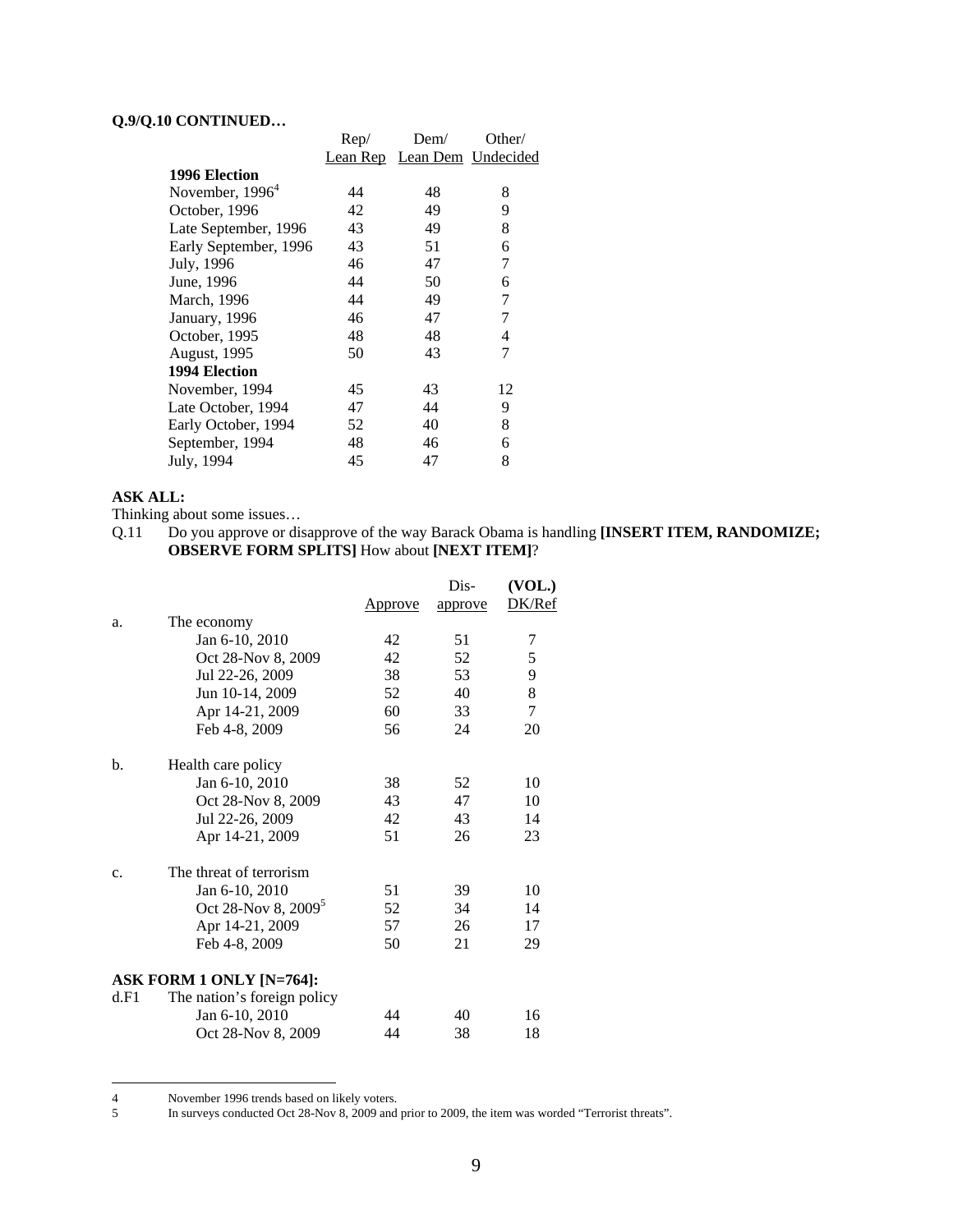# **Q.11 CONTINUED…**

|      |                                 |                | Dis-    | (VOL.) |
|------|---------------------------------|----------------|---------|--------|
|      |                                 | <u>Approve</u> | approve | DK/Ref |
|      | July 22-26, 2009                | 47             | 32      | 21     |
|      | June 10-14, 2009                | 57             | 31      | 12     |
|      | April 14-21, 2009               | 61             | 22      | 17     |
|      | February 4-8, 2009              | 52             | 17      | 31     |
| e.F1 | The nation's immigration policy |                |         |        |
|      | Jan 6-10, 2010                  | 30             | 50      | 21     |
|      | Oct 28-Nov 8, 2009              | 31             | 48      | 21     |
| f.F1 | Energy policy                   |                |         |        |
|      | Jan 6-10, 2010                  | 45             | 35      | 20     |
|      | Oct 28-Nov 8, 2009              | 50             | 34      | 16     |
|      | Jul 22-26, 2009                 | 46             | 31      | 22     |
|      | <b>ASK FORM 2 ONLY [N=740]:</b> |                |         |        |
| g.F2 | The federal budget deficit      |                |         |        |
|      | Jan 6-10, 2010                  | 32             | 58      | 11     |
|      | Oct 28-Nov 8, 2009              | 31             | 58      | 11     |
|      | July 22-26, 2009                | 32             | 53      | 15     |
|      | April 14-21, 2009               | 50             | 38      | 12     |
| h.F2 | The situation in Iraq           |                |         |        |
|      | Jan 6-10, 2010                  | 45             | 44      | 10     |
|      | Oct 28-Nov 8, 2009              | 41             | 48      | 12     |
|      | July 22-26, 2009                | 47             | 38      | 15     |
| i.F2 | The situation in Afghanistan    |                |         |        |
|      | Jan 6-10, 2010                  | 45             | 43      | 12     |
|      | Oct 28-Nov 8, 2009              | 36             | 49      | 15     |
|      | July 22-26, 2009                | 47             | 33      | 19     |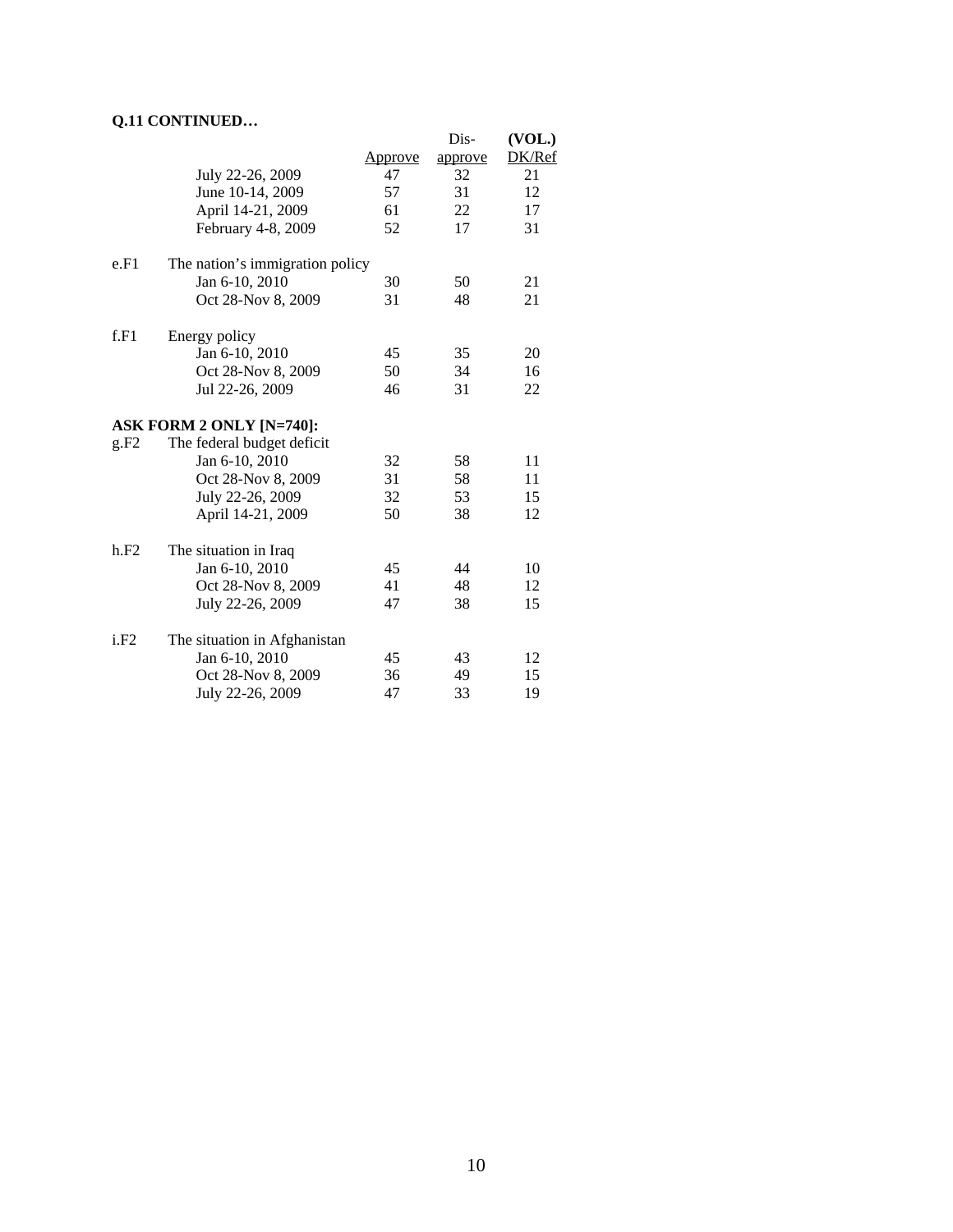# **ASK ALL:**<br>Q.12 As

Q.12 As I read some pairs of opposite phrases, please tell me which one best reflects your impression of Barack Obama. (First,) does Barack Obama impress you as... **[INSERT ITEM; RANDOMIZE]** 

| a. | Jan 6-10<br>2010<br>61<br>31<br>$\sqrt{2}$<br>5                | Trustworthy [OR]<br>NOT trustworthy<br>Neither particularly (VOL.)<br>Don't know/Refused (VOL.)                         | Sep 10-15<br>2009<br>64<br>30<br>$\sqrt{2}$<br>5                  | Feb 4-8<br>2009<br>76<br>15<br>$\mathbf{1}$<br>8                   |
|----|----------------------------------------------------------------|-------------------------------------------------------------------------------------------------------------------------|-------------------------------------------------------------------|--------------------------------------------------------------------|
| b. | Jan 6-10<br>2010<br>77<br>16<br>3<br>$\overline{4}$            | Warm and friendly [OR]<br>Cold and aloof<br>Neither particularly (VOL.)<br>Don't know/Refused (VOL.)                    | Sep 10-15<br>2009<br>78<br>16<br>$\overline{2}$<br>$\overline{4}$ | Feb 4-8<br>2009<br>87<br>$8\,$<br>$\overline{2}$<br>$\overline{3}$ |
| c. | Jan 6-10<br>2010<br>83<br>14<br>$\mathbf{1}$<br>$\overline{2}$ | A good communicator [OR]<br>NOT a good communicator<br>Neither particularly (VOL.)<br>Don't know/Refused (VOL.)         | Sep 10-15<br>2009<br>83<br>13<br>1<br>3                           | Feb 4-8<br>2009<br>92<br>6<br>$\ast$<br>$\sqrt{2}$                 |
| d. | Jan 6-10<br>2010<br>57<br>35<br>$\mathfrak{Z}$<br>5            | Able to get things done [OR]<br>NOT able to get things done<br>Neither particularly (VOL.)<br>Don't know/Refused (VOL.) | Sep 10-15<br>2009<br>58<br>31<br>3<br>8                           | Feb 4-8<br>2009<br>70<br>15<br>$\overline{2}$<br>13                |
| e. | Jan 6-10<br>2010<br>69<br>26<br>$\mathbf{1}$<br>$\overline{4}$ | Well informed [OR]<br>NOT well informed<br>Neither particularly (VOL.)<br>Don't know/Refused (VOL.)                     | Sep 10-15<br>2009<br>70<br>23<br>$\overline{2}$<br>$\overline{4}$ | Feb 4-8<br>2009<br>79<br>15<br>$\mathbf{1}$<br>5                   |
| f. | Jan 6-10<br>2010<br>70<br>23<br>$\mathbf{2}$<br>5              | Well organized [OR]<br>NOT well organized<br>Neither particularly (VOL.)<br>Don't know/Refused (VOL.)                   | Sep 10-15<br>2009<br>69<br>22<br>$\mathbf{1}$<br>$\tau$           | Feb 4-8<br>2009<br>81<br>12<br>1<br>6                              |
|    | NO ITEM g                                                      |                                                                                                                         |                                                                   |                                                                    |

|    | Jan $6-10$ |                                               | Sep 10-15 | Feb 4-8     |
|----|------------|-----------------------------------------------|-----------|-------------|
|    | 2010       |                                               | 2009      | <u>2009</u> |
| h. | 64         | Someone who cares about people like me [OR]   | 68        | 81          |
|    | 30         | Someone who doesn't care about people like me | 25        | 14          |
|    |            | Neither particularly (VOL.)                   |           |             |
|    | Λ          | Don't know/Refused (VOL.)                     |           |             |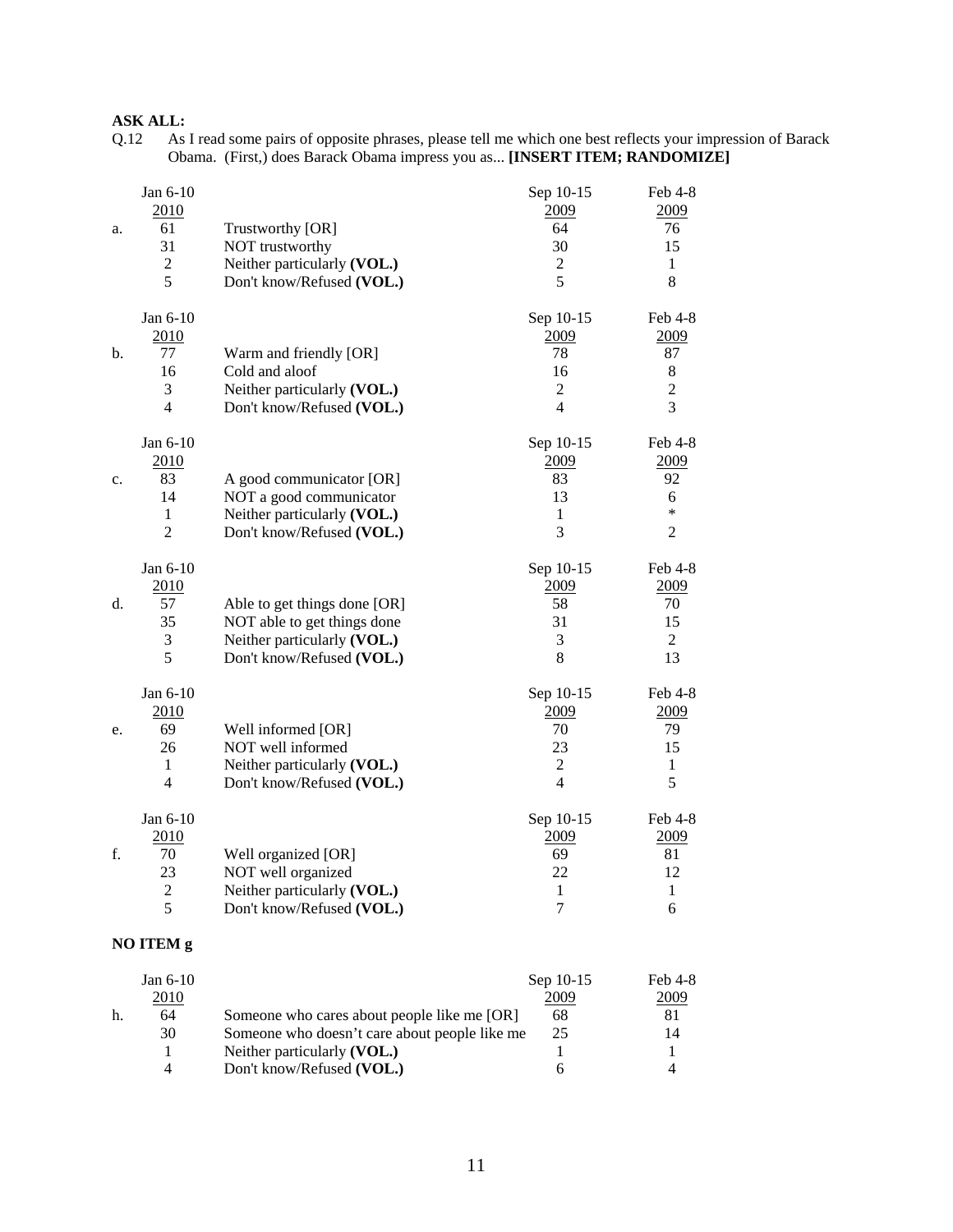# **Q.12 CONTINUED…**

|    | Jan $6-10$    |                             | Sep 10-15 | Feb 4-8 |
|----|---------------|-----------------------------|-----------|---------|
|    | 2010          |                             | 2009      | 2009    |
| 1. | 62            | A strong leader [OR]        | 65        |         |
|    | 32            | NOT a strong leader         | 29        |         |
|    | 2             | Neither particularly (VOL.) |           |         |
|    | $\mathcal{R}$ | Don't know/Refused (VOL.)   |           |         |

## **NO ITEM j**

|    | Jan $6-10$ |                           | Sep 10-15 | Feb 4-8 |
|----|------------|---------------------------|-----------|---------|
|    | 2010       |                           | 2009      | 2009    |
| k. | 42         | Liberal                   | 44        | 38      |
|    | 36         | Middle of the road [OR]   | 36        | 40      |
|    | 14         | Conservative              |           |         |
|    |            | None particularly (VOL.)  |           |         |
|    |            | Don't know/Refused (VOL.) |           |         |

## **ASK FORM 1 ONLY [N=764]:**

Q.13F1 In making important decisions, do you think Barack Obama is **[RANDOMIZE:** too impulsive, too cautious**]**, or about right?

# Jan 6-10

- 26 Too impulsive<br>20 Too cautious
- Too cautious
- 46 About right
- 8 Don't know/Refused **(VOL.)**

#### **NO QUESTIONS 14-16**

#### **ASK FORM 2 ONLY [N=740]:**

Q.17F2 Compared with the Bush Administration, do you think the policies of the Obama Administration have made the United States **[READ AND RANDOMIZE WITH "HAVEN'T THEY MADE A DIFFERENCE" LAST]**?

| Jan $6-10$ |                                | Jun $10-14$ |
|------------|--------------------------------|-------------|
| 2010       |                                | ۱۱۱۲        |
| 28         | Safer from terrorism           | 28          |
| 22         | Less safe from terrorism [OR]  | 21          |
| 46         | Haven't they made a difference | 14          |
|            | Don't know/Refused (VOL.)      |             |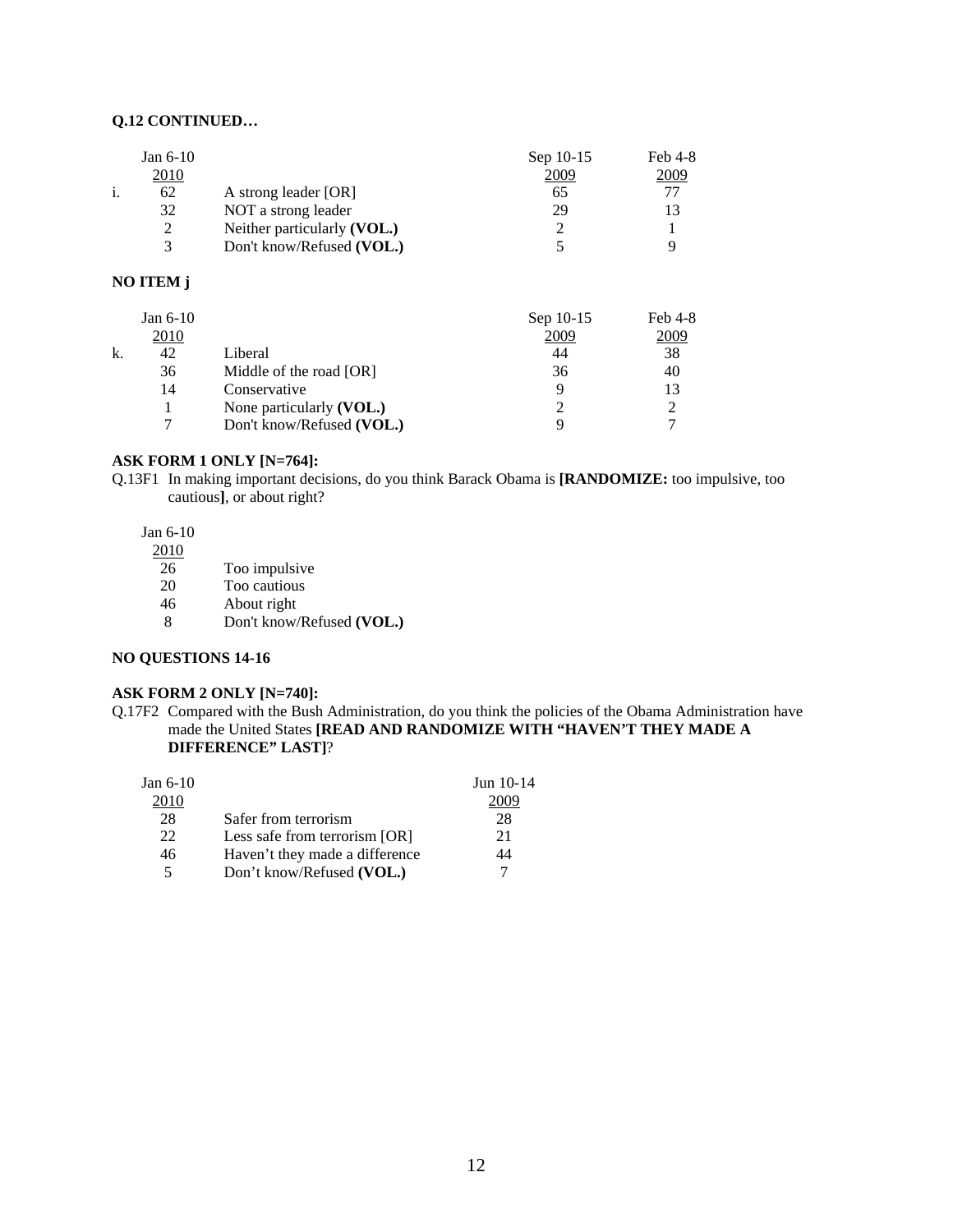Thinking more generally …

Q.18 In dealing with important issues facing the country, are **[RANDOMIZE**; Barack Obama and Republican leaders in Congress, Republican leaders in Congress and Barack Obama**]** working together or not working together?

## **ASK IF 'NOT WORKING TOGETHER' (Q.18=2) [N=1082]:**

Q.19 Who do you think is most to blame for them not working together? **[READ AND RANDOMIZE]**

| Jan 6-10 |                                         | Aug 11-17 | Jun 10-14 | Feb 4-8  |
|----------|-----------------------------------------|-----------|-----------|----------|
| 2010     |                                         | 2009      | 2009      | $2009^6$ |
| 25       | Working together                        | 24        | 39        | 43       |
| 67       | Not working together                    | 63        | 50        | 45       |
| 19       | Barack Obama to blame                   | 17        | 12        |          |
| 32       | Republican leaders in Congress to blame | 29        | 26        |          |
| 9        | Both to blame (VOL.)                    |           |           |          |
| 2        | Neither to blame (VOL.)                 |           |           |          |
| 2        | Other to blame (VOL.)                   |           |           |          |
| 3        | Don't know who is to blame (VOL.)       |           |           |          |
|          | Don't know/Refused (VOL.)               |           |           |          |

## **NO QUESTIONS 20-29**

 $\sqrt{6}$ 

In February 2009, question was worded: "In developing a plan to stimulate the economy and create jobs. ..."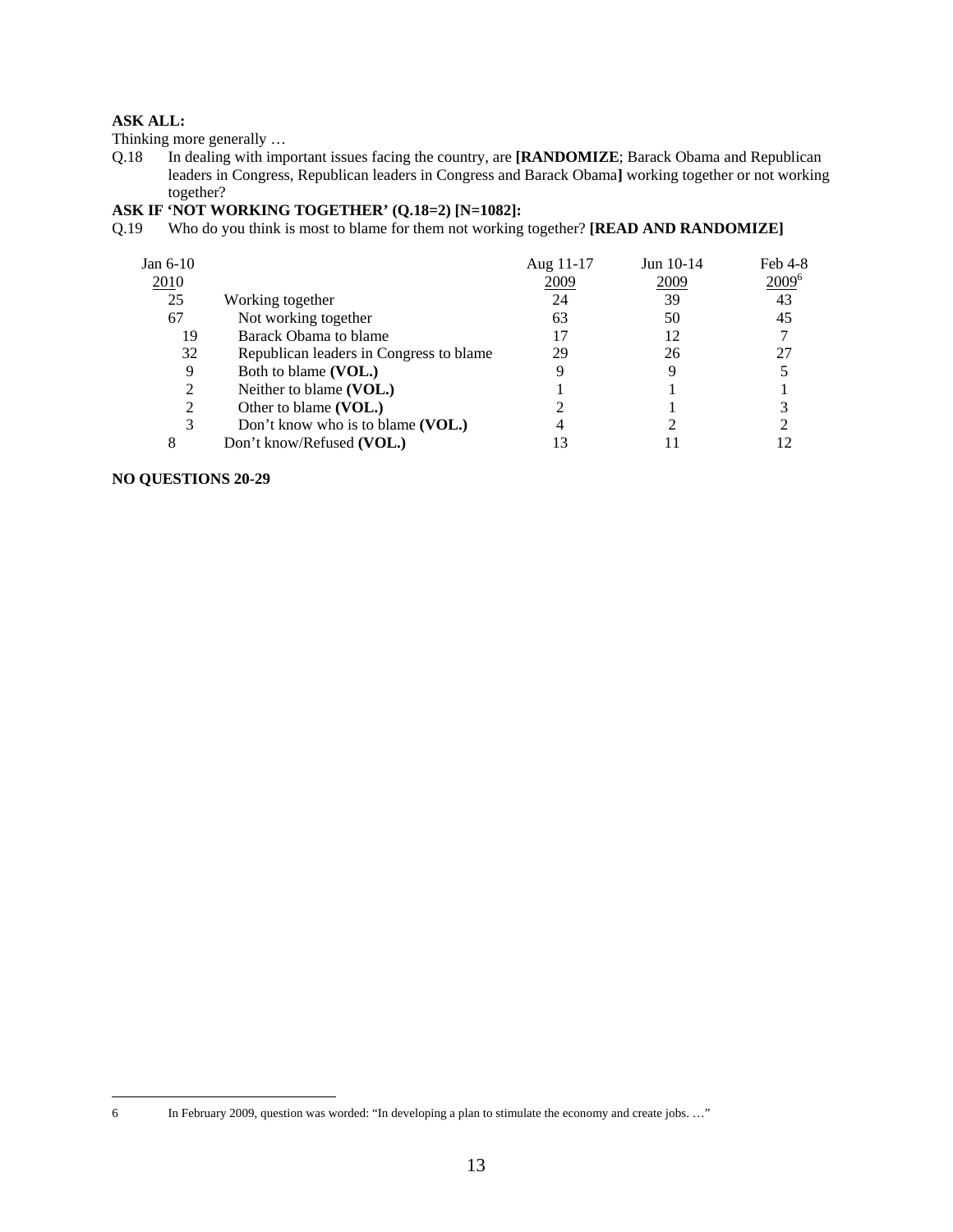Q.30 I'd like to ask you some questions about priorities for President Obama and Congress this year. As I read from a list, tell me if you think the item that I read should be a top priority, important but lower priority, not too important or should it not be done. (First,) should **[INSERT ITEM; RANDOMIZE; OBSERVE FORM SPLITS]** be a top priority, important but lower priority, not too important, or should it not be done? What about... [**INSERT ITEM]**?) **[REPEAT AS NECESSARY TO BE SURE RESPONDENT UNDERSTANDS SCALE:** should this be a top priority, important but lower priority, not too important, or should it not be done?**]** 

|                  |                                                          |          | Important |                   |                           |                             |
|------------------|----------------------------------------------------------|----------|-----------|-------------------|---------------------------|-----------------------------|
|                  |                                                          | Top      | but lower |                   | Not too Should not (VOL.) |                             |
|                  | <b>SUMMARY TABLE</b>                                     | priority | priority  | important be done |                           | DK/Ref                      |
| s.               | Strengthening the nation's economy                       | 83       | 14        | 1                 | 1                         | 1                           |
| a.F1             | Improving the job situation                              | 81       | 15        | 1                 | 1                         | $\mathbf{2}$                |
| i.F1             | Defending the country from future terrorist attacks      | 80       | 17        | $\overline{2}$    | $\ast$                    | $\mathbf{1}$                |
| m.F2             | Taking steps to make the Social Security                 |          |           |                   |                           |                             |
|                  | system financially sound                                 | 66       | 28        | 3                 | $\boldsymbol{2}$          | 1                           |
| 1.F2             | Improving the educational system                         | 65       | 28        | $\overline{4}$    | $\overline{c}$            | 1                           |
| n.F2             | Taking steps to make the Medicare system                 |          |           |                   |                           |                             |
|                  | financially sound                                        | 63       | 30        | $\overline{4}$    | $\mathbf{1}$              | $\overline{c}$              |
| b.F1             | Reducing the budget deficit                              | 60       | 29        | $\sqrt{5}$        | $\sqrt{2}$                | $\overline{4}$              |
| f.F1             | Reducing health care costs                               | 57       | 31        | $\sqrt{5}$        | $\overline{4}$            | $\sqrt{2}$                  |
| o.F2             | Dealing with the problems of poor and needy people       | 53       | 38        | 6                 | $\overline{c}$            | $\sqrt{2}$                  |
| r.F2             | Strengthening the U.S. military                          | 49       | 35        | 10                | 5                         | $\mathbf{1}$                |
| t.F2             | Dealing with the nation's energy problem                 | 49       | 39        | $\tau$            | $\sqrt{2}$                | $\mathbf{2}$                |
| q.F2             | Providing health insurance to the uninsured              | 49       | 34        | $\tau$            | $\boldsymbol{7}$          | $\ensuremath{\mathfrak{Z}}$ |
| c.F1             | Reducing crime                                           | 49       | 39        | $\,8\,$           | $\overline{2}$            | $\sqrt{2}$                  |
| p.F <sub>2</sub> | Dealing with the moral breakdown in the country          | 45       | 31        | 13                | 7                         | $\overline{4}$              |
| g.F1             | Stricter regulation of financial institutions            | 45       | 36        | 11                | $\overline{4}$            | $\overline{4}$              |
| e.F1             | Protecting the environment                               | 44       | 42        | 11                | $\boldsymbol{2}$          | $\sqrt{2}$                  |
| d.F1             | Reducing federal income taxes for the middle class       | 42       | 40        | 9                 | 5                         | $\overline{4}$              |
| k.F1             | Dealing with the issue of illegal immigration            | 40       | 41        | 14                | $\overline{c}$            | 3                           |
| v.F2             | Reducing the influence of lobbyists and special interest |          |           |                   |                           |                             |
|                  | groups in Washington                                     | 36       | 34        | 18                | 7                         | 6                           |
| j.F1             | Dealing with global trade issues                         | 32       | 46        | 12                | $\overline{4}$            | $\tau$                      |
| w.F2             | Dealing with global warming                              | 28       | 36        | 20                | 14                        | $\overline{2}$              |
|                  | <b>FULL TREND</b>                                        |          |           |                   |                           |                             |
|                  | ASK ITEMS a THRU k OF FORM 1 ONLY [N=764]:               |          |           |                   |                           |                             |
| a.F1             | Improving the job situation                              |          |           |                   |                           |                             |
|                  | Jan 6-10, 2010                                           | 81       | 15        | $\mathbf{1}$      | 1                         | $\overline{c}$              |
|                  | Jan 7-11, 2009                                           | 82       | 15        | $\mathbf{1}$      | 1                         | $\mathbf{1}$                |
|                  | January, 2008                                            | 61       | 31        | $\overline{4}$    | $\boldsymbol{2}$          | $\mathbf{2}$                |
|                  | January, 2007                                            | 57       | 30        | 10                | $\mathbf{1}$              | $\sqrt{2}$                  |
|                  | January, 2006                                            | 65       | $28\,$    | $\overline{4}$    | $\mathbf{1}$              | $\boldsymbol{2}$            |
|                  | January, 2005                                            | 68       | 28        | $\boldsymbol{2}$  | $\mathbf{1}$              | $\mathbf{1}$                |
|                  | Mid-January, 2004                                        | 67       | 28        | 3                 | $\mathbf{1}$              | 1                           |
|                  | January, 2003                                            | 62       | 32        | $\overline{4}$    | $\mathbf{1}$              | $\mathbf{1}$                |
|                  | January, 2002                                            | 67       | 27        | $\overline{4}$    | $\mathbf{1}$              | 1                           |
|                  | January, 2001                                            | 60       | 30        | $\sqrt{6}$        | $\overline{\mathbf{c}}$   | $\boldsymbol{2}$            |
|                  | January, 2000                                            | 41       | 35        | 16                | 4                         | $\overline{4}$              |
|                  | July, 1999                                               | 54       | 30        | $10\,$            | 3                         | $\mathfrak{Z}$              |
|                  | January, 1999                                            | 50       | 34        | $10\,$            | $\overline{c}$            | $\overline{4}$              |
|                  | January, 1998                                            | 54       | 32        | $10\,$            | $\mathfrak{Z}$            | $\mathbf{1}$                |
|                  | January, 1997                                            | 66       | 26        | $\mathfrak{S}$    | $\overline{c}$            | 1                           |
|                  | December, 1994                                           | 64       | $27\,$    | 5                 | $\overline{c}$            | $\overline{2}$              |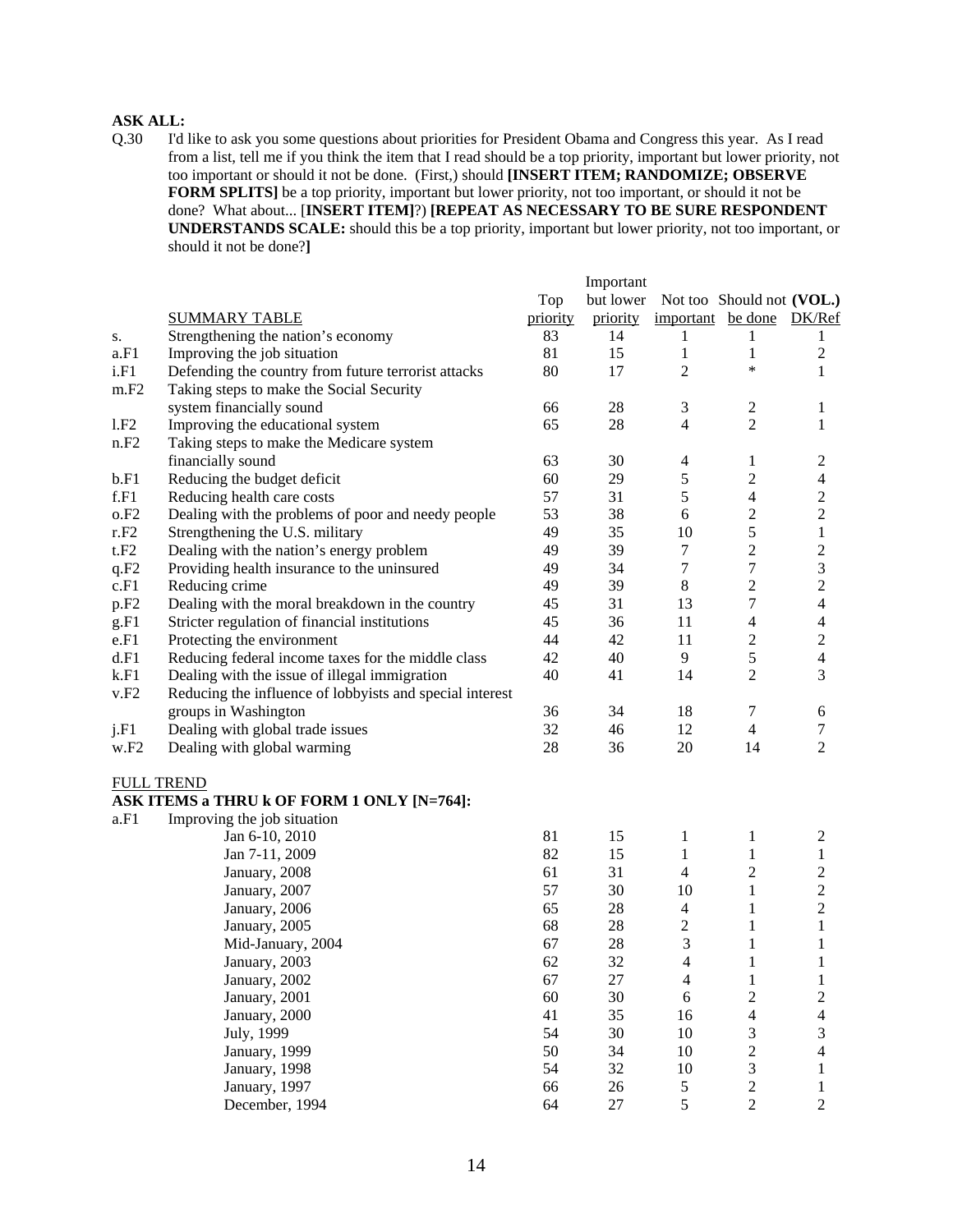|      |                                                    |          | Important |                   |                             |                  |
|------|----------------------------------------------------|----------|-----------|-------------------|-----------------------------|------------------|
|      |                                                    | Top      | but lower |                   | Not too Should not (VOL.)   |                  |
|      |                                                    | priority | priority  | important be done |                             | DK/Ref           |
| b.F1 | Reducing the budget deficit                        |          |           |                   |                             |                  |
|      | Jan 6-10, 2010                                     | 60       | 29        | $\mathfrak s$     | $\boldsymbol{2}$            | $\overline{4}$   |
|      | Jan 7-11, 2009                                     | 53       | 33        | 7                 | $\overline{2}$              | $\overline{4}$   |
|      | January, 2008                                      | 58       | 33        | 5                 | $\mathbf{1}$                | $\mathfrak{Z}$   |
|      | January, 2007                                      | 53       | 34        | 7                 | $\overline{2}$              | $\overline{4}$   |
|      | January, 2006                                      | 55       | 35        | 5                 | $\mathbf{1}$                | $\overline{4}$   |
|      | January, 2005                                      | 56       | 34        | 5                 | $\boldsymbol{2}$            | $\mathfrak{Z}$   |
|      | Mid-January, 2004                                  | 51       | 38        | 6                 | 3                           |                  |
|      | January, 2003                                      | 40       | 44        | 11                | $\overline{c}$              | $\frac{2}{3}$    |
|      | January, 2002                                      | 35       | 44        | 13                | $\mathfrak{Z}$              | 5                |
|      | January, 1997                                      | 60       | 30        | 5                 | $\sqrt{2}$                  | $\overline{3}$   |
|      | December, 1994                                     | 65       | 26        | 5                 | $\mathbf{1}$                | 3                |
|      | <b>TREND FOR COMPARISON:</b>                       |          |           |                   |                             |                  |
|      |                                                    |          |           |                   |                             |                  |
|      | Paying off the national debt                       | 54       |           |                   |                             |                  |
|      | January, 2001                                      |          | 32        | $8\,$             | $\overline{c}$              | 4                |
|      | January, 2000                                      | 44       | 38        | 11                | $\mathfrak 3$               | $\overline{4}$   |
|      | July, 1999                                         | 45       | 41        | 10                | $\overline{c}$              | $\overline{c}$   |
|      | January, 1999                                      | 42       | 43        | 10                | $\mathbf{1}$                | $\overline{4}$   |
|      | January, 1998                                      | 46       | 40        | 9                 | 3                           | $\overline{2}$   |
| c.F1 | Reducing crime                                     |          |           |                   |                             |                  |
|      | Jan 6-10, 2010                                     | 49       | 39        | $8\,$             | $\sqrt{2}$                  | $\sqrt{2}$       |
|      | Jan 7-11, 2009                                     | 46       | 41        | 9                 | $\overline{c}$              | $\overline{c}$   |
|      | January, 2008                                      | 54       | 36        | 7                 | $\mathbf{1}$                | $\sqrt{2}$       |
|      | January, 2007                                      | 62       | 31        | 5                 | $\mathbf{1}$                | $\,1$            |
|      | January, 2006                                      | 62       | 29        | 6                 | $\mathbf{1}$                | $\boldsymbol{2}$ |
|      | January, 2005                                      | 53       | 39        | 5                 | $\overline{c}$              | $\mathbf{1}$     |
|      | Mid-January, 2004                                  | 53       | 34        | 9                 | $\sqrt{2}$                  | $\boldsymbol{2}$ |
|      | January, 2003                                      | 47       | 42        | 8                 | $\sqrt{2}$                  | $\overline{c}$   |
|      | January, 2002                                      | 53       | 39        | 6                 | $\ast$                      | $\sqrt{2}$       |
|      | January, 2001                                      | 76       | 19        | 3                 | $\sqrt{2}$                  | $\ast$           |
|      | January, 2000                                      | 69       | 24        | 4                 | $\mathbf{1}$                | $\sqrt{2}$       |
|      | July, 1999                                         | 76       | 20        | $\mathbf{2}$      | $\mathbf{1}$                | $\mathbf{1}$     |
|      | January, 1999                                      | 70       | 24        | 3                 | $\mathbf{1}$                | $\sqrt{2}$       |
|      | January, 1998                                      | 71       | 25        | $\overline{c}$    | $\mathbf{1}$                | $\mathbf{1}$     |
|      | January, 1997                                      | 70       | 25        | 3                 | $\overline{2}$              | *                |
|      | December, 1994                                     | 78       | 17        | $\overline{2}$    | $\mathbf{1}$                | $\mathbf{2}$     |
|      |                                                    |          |           |                   |                             |                  |
| d.F1 | Reducing federal income taxes for the middle class |          |           |                   |                             |                  |
|      | Jan 6-10, 2010                                     | 42       | 40        | 9                 | 5                           | 4                |
|      | Jan 7-11, 2009                                     | 43       | 39        | 10                | $\overline{4}$              | $\overline{4}$   |
|      | January, 2008                                      | 46       | 40        | 8                 | $\mathfrak{Z}$              | $\mathfrak{Z}$   |
|      | January, 2007                                      | 48       | 35        | 10                | $\overline{4}$              | $\overline{3}$   |
|      | January, 2006                                      | 51       | 32        | $8\,$             | 5                           | $\overline{4}$   |
|      | January, 2005                                      | 48       | 35        | $8\,$             | $\sqrt{6}$                  | 3                |
|      | Mid-January, 2004                                  | 44       | 37        | 12                | $\epsilon$                  | $\,1$            |
|      | January, 2002                                      | 43       | 37        | 11                | $\sqrt{6}$                  | $\mathfrak{Z}$   |
|      | January, 2001                                      | 66       | 26        | $\overline{4}$    | 3                           | $\,1$            |
|      | January, 2000                                      | 54       | 34        | 7                 | 3                           | $\overline{c}$   |
|      | July, 1999                                         | 57       | 30        | 8                 | $\overline{4}$              | $\mathbf{1}$     |
|      | January, 1999                                      | 52       | 33        | 8                 | $\ensuremath{\mathfrak{Z}}$ | $\overline{4}$   |
|      | January, 1998                                      | 54       | 33        | $8\,$             | 3                           | $\overline{2}$   |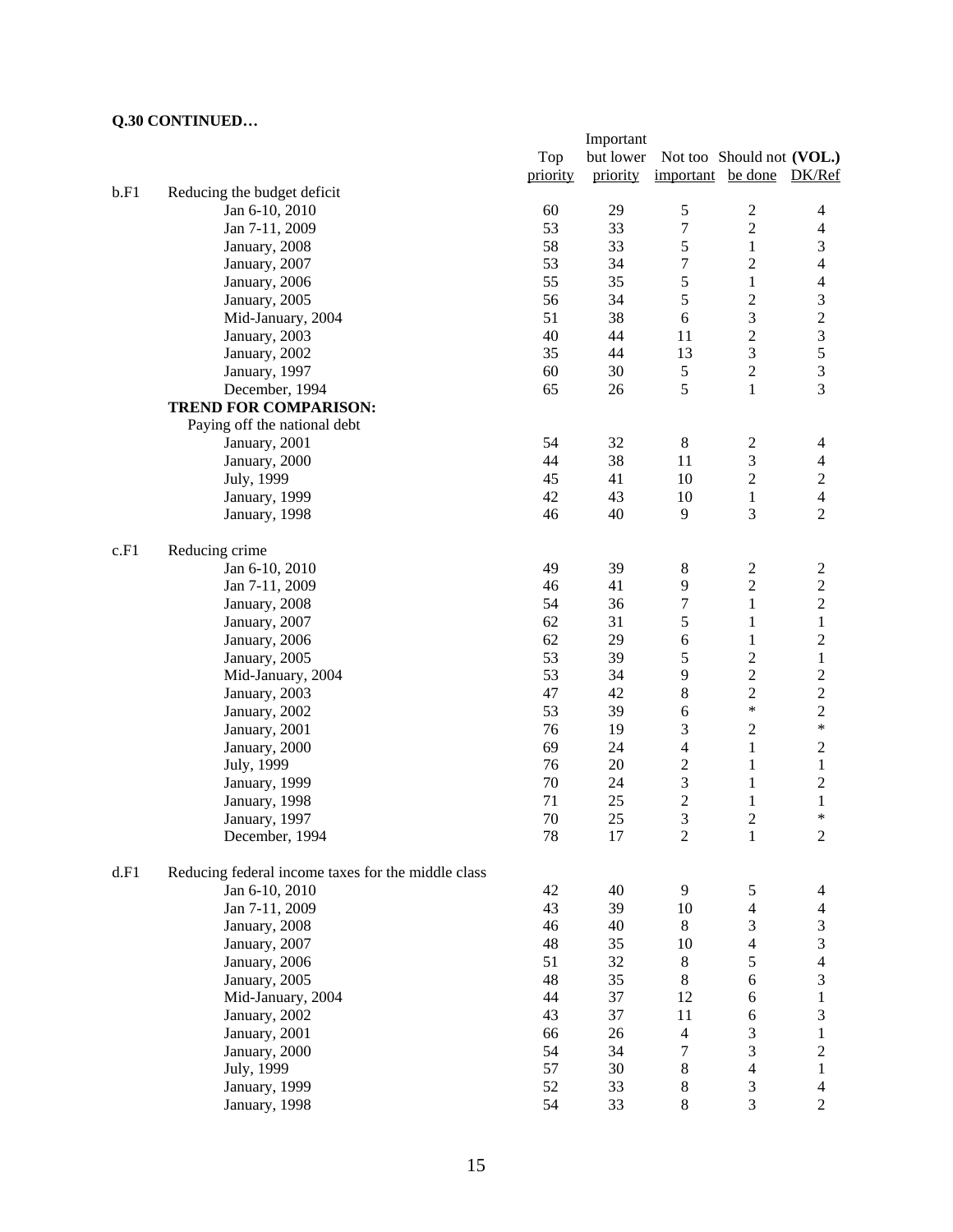|           |                                                     |          | Important |                               |                                  |                                |
|-----------|-----------------------------------------------------|----------|-----------|-------------------------------|----------------------------------|--------------------------------|
|           |                                                     | Top      | but lower |                               | Not too Should not (VOL.)        |                                |
|           |                                                     | priority | priority  | important be done             |                                  | DK/Ref                         |
|           | January, 1997                                       | 42       | 38        | 10                            | 8                                | 2                              |
|           | December, 1994                                      | 53       | 32        | 9                             | 3                                | 3                              |
|           |                                                     |          |           |                               |                                  |                                |
| e.F1      | Protecting the environment                          |          |           |                               |                                  |                                |
|           | Jan 6-10, 2010                                      | 44       | 42        | 11                            | $\boldsymbol{2}$                 | $\boldsymbol{2}$               |
|           | Jan 7-11, 2009                                      | 41       | 42        | 12                            | 3                                | $\overline{c}$                 |
|           | January, 2008                                       | 56       | 34        | $\,8\,$                       | $\mathbf{1}$                     | $\,1$                          |
|           | January, 2007                                       | 57       | 32        | $\overline{9}$                | $\mathbf{1}$                     | $\mathbf{1}$                   |
|           | January, 2006                                       | 57       | 35        | 6                             | $\mathbf{1}$                     | $\mathbf{1}$                   |
|           | January, 2005                                       | 49       | 42        | $\,8\,$                       | $\mathbf{1}$                     | $\ast$                         |
|           | Mid-January, 2004                                   | 49       | 40        | 10                            | 1                                | ∗                              |
|           | January, 2003                                       | 39       | 50        | 9                             | $\mathbf{1}$                     | 1                              |
|           | January, 2002                                       | 44       | 42        | 12                            | $\mathbf{1}$                     | 1                              |
|           | January, 2001                                       | 63       | 30        | 3                             | 3                                | 1                              |
|           | January, 2000                                       | 54       | 37        | 6                             | $\overline{c}$                   | 1                              |
|           | July, 1999                                          | 59       | 32        | 7                             | $\mathbf{1}$                     | 1                              |
|           |                                                     |          |           |                               |                                  |                                |
|           | January, 1999                                       | 52       | 39        | 7                             | $\mathbf{1}$                     | 1                              |
|           | January, 1998                                       | 53       | 37        | $\,8\,$                       | $\mathbf{1}$                     | $\mathbf{1}$                   |
|           | January, 1997                                       | 54       | 35        | $\,8\,$                       | 2                                | 1                              |
| f.F1      | Reducing health care costs                          |          |           |                               |                                  |                                |
|           | Jan 6-10, 2010                                      | 57       | 31        | 5                             | $\overline{\mathcal{A}}$         |                                |
|           |                                                     | 59       | 30        |                               | $\overline{\mathbf{4}}$          | $\overline{c}$                 |
|           | Jan 7-11, 2009                                      | 69       | 24        | 5                             |                                  | $\overline{c}$<br>$\mathbf{1}$ |
|           | January, 2008                                       |          |           | 3<br>$\overline{\mathcal{L}}$ | $\ensuremath{\mathfrak{Z}}$<br>3 |                                |
|           | January, 2007                                       | 68       | 24        |                               |                                  | 1                              |
|           | <b>TREND FOR COMPARISON:</b>                        |          |           |                               |                                  |                                |
|           | Regulating health maintenance organizations         |          |           |                               |                                  |                                |
|           | (HMOs) and managed health care plans                |          |           |                               |                                  |                                |
|           | January, 2006                                       | 60       | 28        | 6                             | 3                                | 3                              |
|           | January, 2005                                       | 54       | 33        | $\tau$                        | $\overline{4}$                   | $\sqrt{2}$                     |
|           | Mid-January, 2004                                   | 50       | 35        | 8                             | $\overline{4}$                   | $\mathfrak{Z}$                 |
|           | January, 2003                                       | 48       | 38        | 7                             | 3                                | $\overline{4}$                 |
|           | January, 2002                                       | 50       | 37        | $\boldsymbol{7}$              | $\overline{\mathbf{4}}$          | $\overline{\mathbf{c}}$        |
|           | Early September, 2001                               | 54       | 34        | 5                             | 5                                | $\overline{\mathbf{c}}$        |
|           | January, 2001                                       | 66       | 22        | 4                             | 5                                | 3                              |
|           | January, 2000                                       | 56       | 30        | 7                             | 3                                | 4                              |
|           | July, 1999                                          | 57       | 29        | 7                             | $\overline{\mathcal{A}}$         | 3                              |
|           |                                                     |          |           |                               |                                  |                                |
| g.F1      | Stricter regulation of financial institutions       |          |           |                               |                                  |                                |
|           | Jan 6-10, 2010                                      | 45       | 36        | 11                            | 4                                | 4                              |
| NO ITEM h |                                                     |          |           |                               |                                  |                                |
|           |                                                     |          |           |                               |                                  |                                |
| i.F1      | Defending the country from future terrorist attacks |          |           |                               |                                  |                                |
|           | Jan 6-10, 2010                                      | 80       | 17        | $\overline{c}$                | ∗                                | 1                              |
|           | Jan 7-11, 2009                                      | 76       | 18        | 3                             | 1                                | $\boldsymbol{2}$               |
|           | January, 2008                                       | 74       | 22        | $\overline{\mathbf{c}}$       | $\ast$                           | $\boldsymbol{2}$               |
|           | January, 2007                                       | 80       | 16        | $\overline{c}$                | 1                                | 1                              |
|           | January, 2006                                       | 80       | 18        | 1                             | $\ast$                           | 1                              |
|           | January, 2005                                       | 75       | 21        | 2                             | 1                                | 1                              |
|           | Mid-January, 2004                                   | 78       | 18        | $\overline{\mathbf{c}}$       | $\mathbf{1}$                     | 1                              |
|           | January, 2003                                       | 81       | 16        | $\overline{c}$                | 1                                | $\boldsymbol{0}$               |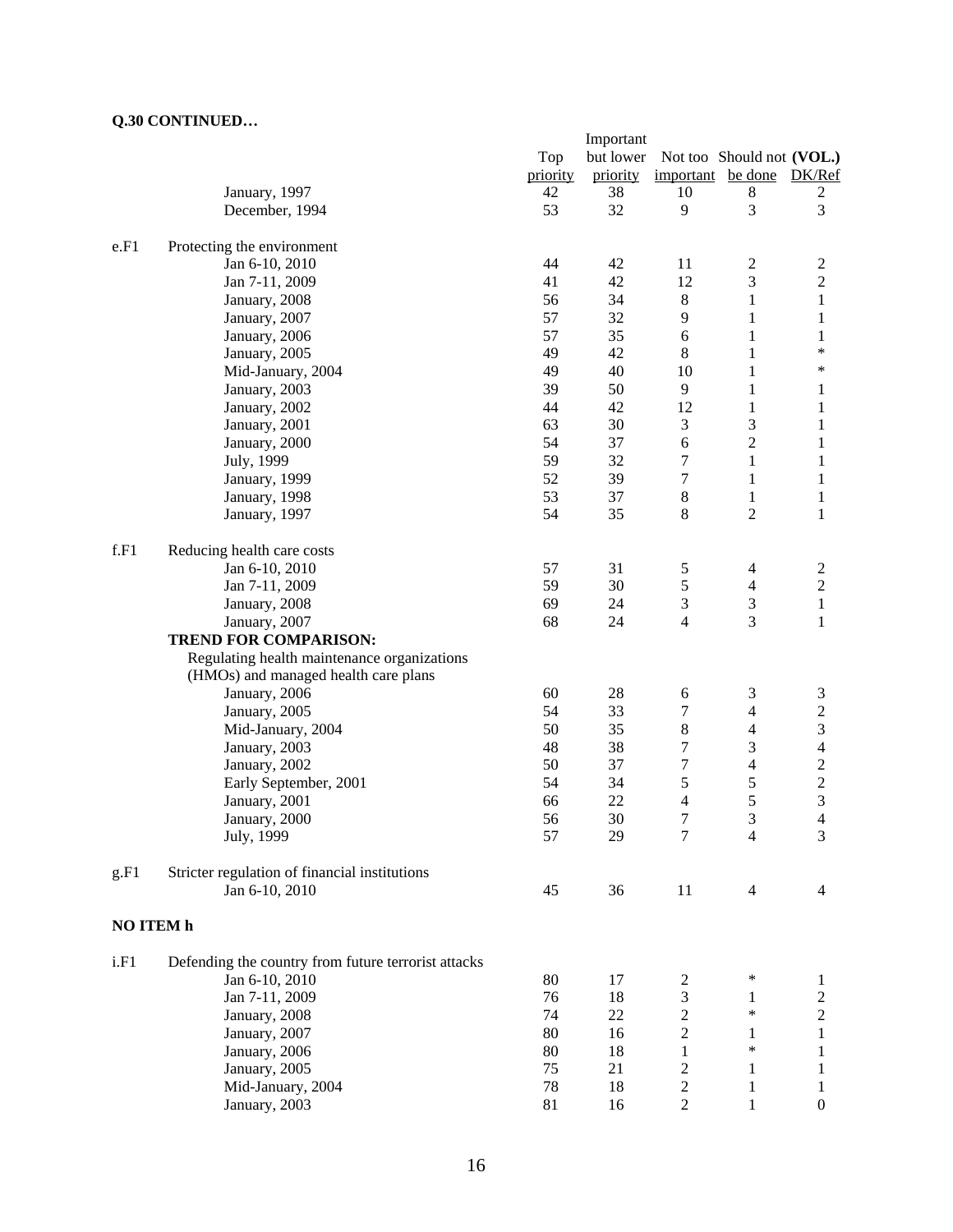|      |                                               |          | Important |                  |                           |                         |
|------|-----------------------------------------------|----------|-----------|------------------|---------------------------|-------------------------|
|      |                                               | Top      | but lower |                  | Not too Should not (VOL.) |                         |
|      |                                               | priority | priority  | important        | be done                   | DK/Ref                  |
|      | January, 2002                                 | 83       | 15        | 1                | *                         | 1                       |
|      |                                               |          |           |                  |                           |                         |
| j.F1 | Dealing with global trade issues              |          |           |                  |                           |                         |
|      | Jan 6-10, 2010                                | 32       | 46        | 12               | $\overline{4}$            | 7                       |
|      | Jan 7-11, 2009                                | 31       | 49        | 11               | $\overline{c}$            | $\boldsymbol{7}$        |
|      | January, 2008                                 | 37       | 45        | 11               | $\sqrt{2}$                | 5                       |
|      | January, 2007                                 | 34       | 46        | 12               | $\overline{c}$            | $\sqrt{6}$              |
|      | January, 2006                                 | 30       | 46        | 11               | 5                         | $\,8\,$                 |
|      | January, 2005                                 | 32       | 47        | 13               | $\boldsymbol{2}$          | 6                       |
|      | Mid-January, 2004                             | 32       | 47        | 14               | 3                         | 4                       |
|      | January, 2002                                 | 25       | 55        | 13               | $\sqrt{2}$                | 5                       |
|      | January, 2001                                 | 37       | 46        | 8                | 3                         | 6                       |
|      | January, 2000                                 | 30       | 48        | 14               | $\mathbf{1}$              | 7                       |
|      |                                               |          |           |                  |                           |                         |
| k.F1 | Dealing with the issue of illegal immigration |          |           |                  |                           |                         |
|      | Jan 6-10, 2010                                | 40       | 41        | 14               | $\overline{\mathbf{c}}$   | $\mathfrak{Z}$          |
|      | Jan 7-11, 2009                                | 41       | 36        | 18               | $\mathfrak{Z}$            | $\sqrt{2}$              |
|      | January, 2008                                 | 51       | 32        | 11               | $\mathfrak{Z}$            | 3                       |
|      | January, 2007                                 | 55       | 29        | 11               | 3                         | $\overline{2}$          |
|      | ASK ITEMS I THRU r OF FORM 2 ONLY [N=740]:    |          |           |                  |                           |                         |
| 1.F2 | Improving the educational system              |          |           |                  |                           |                         |
|      | Jan 6-10, 2010                                | 65       | 28        | $\overline{4}$   | $\overline{c}$            | $\mathbf{1}$            |
|      | Jan 7-11, 2009                                | 61       | 30        | 5                | $\overline{c}$            | $\overline{c}$          |
|      | January, 2008                                 | 66       | 26        | 4                | $\overline{c}$            | $\overline{c}$          |
|      | January, 2007                                 | 69       | 25        | 4                | $\mathbf{1}$              | $\mathbf{1}$            |
|      |                                               | 67       | 26        | 4                | $\overline{c}$            | 1                       |
|      | January, 2006                                 | 70       | 25        | $\sqrt{2}$       | $\overline{2}$            |                         |
|      | January, 2005                                 |          |           |                  |                           | 1                       |
|      | Mid-January, 2004                             | 71       | 23        | $\overline{4}$   | $\mathbf{1}$              | 1                       |
|      | January, 2003                                 | 62       | 31        | 4                | 1                         | $\overline{c}$          |
|      | January, 2002                                 | 66       | 27        | 4                | 1                         | $\overline{c}$          |
|      | Early September, 2001                         | 76       | 19        | $\mathfrak{Z}$   | $\mathbf{1}$              | $\mathbf{1}$            |
|      | January, 2001                                 | 78       | 17        | $\mathbf{1}$     | 3                         | 1                       |
|      | January, 2000                                 | 77       | 18        | 3                | $\mathbf{1}$              | 1                       |
|      | July, 1999                                    | 74       | 19        | 4                | $\mathbf{1}$              | $\overline{\mathbf{c}}$ |
|      | January, 1999                                 | 74       | 22        | $\overline{2}$   | 1                         | $\mathbf{1}$            |
|      | January, 1998                                 | 78       | 17        | 3                | 2                         | ∗                       |
|      | January, 1997                                 | 75       | 20        | 3                | $\overline{2}$            | *                       |
| m.F2 | Taking steps to make the Social Security      |          |           |                  |                           |                         |
|      | system financially sound                      |          |           |                  |                           |                         |
|      | Jan 6-10, 2010                                | 66       | 28        | 3                | $\boldsymbol{2}$          | $\mathbf{1}$            |
|      | Jan 7-11, 2009                                | 63       | 31        | $\mathfrak{Z}$   | $\mathbf{1}$              | $\mathbf{2}$            |
|      | January, 2008                                 | 64       | 28        | 4                | $\overline{c}$            | $\overline{c}$          |
|      | January, 2007                                 | 64       | 28        | 5                | $\overline{c}$            | $\mathbf{1}$            |
|      |                                               | 64       | 28        |                  |                           |                         |
|      | January, 2006                                 |          |           | 4                | $\overline{c}$            | $\overline{\mathbf{c}}$ |
|      | January, 2005                                 | 70       | 25        | 2                | $\overline{c}$            | 1                       |
|      | Mid-January, 2004                             | 65       | 28        | $\overline{4}$   | $\overline{c}$            | 1                       |
|      | January, 2003                                 | 59       | 34        | 4                | $\mathbf{1}$              | $\overline{c}$          |
|      | January, 2002                                 | 62       | 32        | 3                | 1                         | $\overline{c}$          |
|      | Early September, 2001                         | 74       | $22\,$    | $\boldsymbol{2}$ | 1                         | $\mathbf{1}$            |
|      | January, 2001                                 | 74       | 21        | $\mathbf{1}$     | $\overline{c}$            | $\sqrt{2}$              |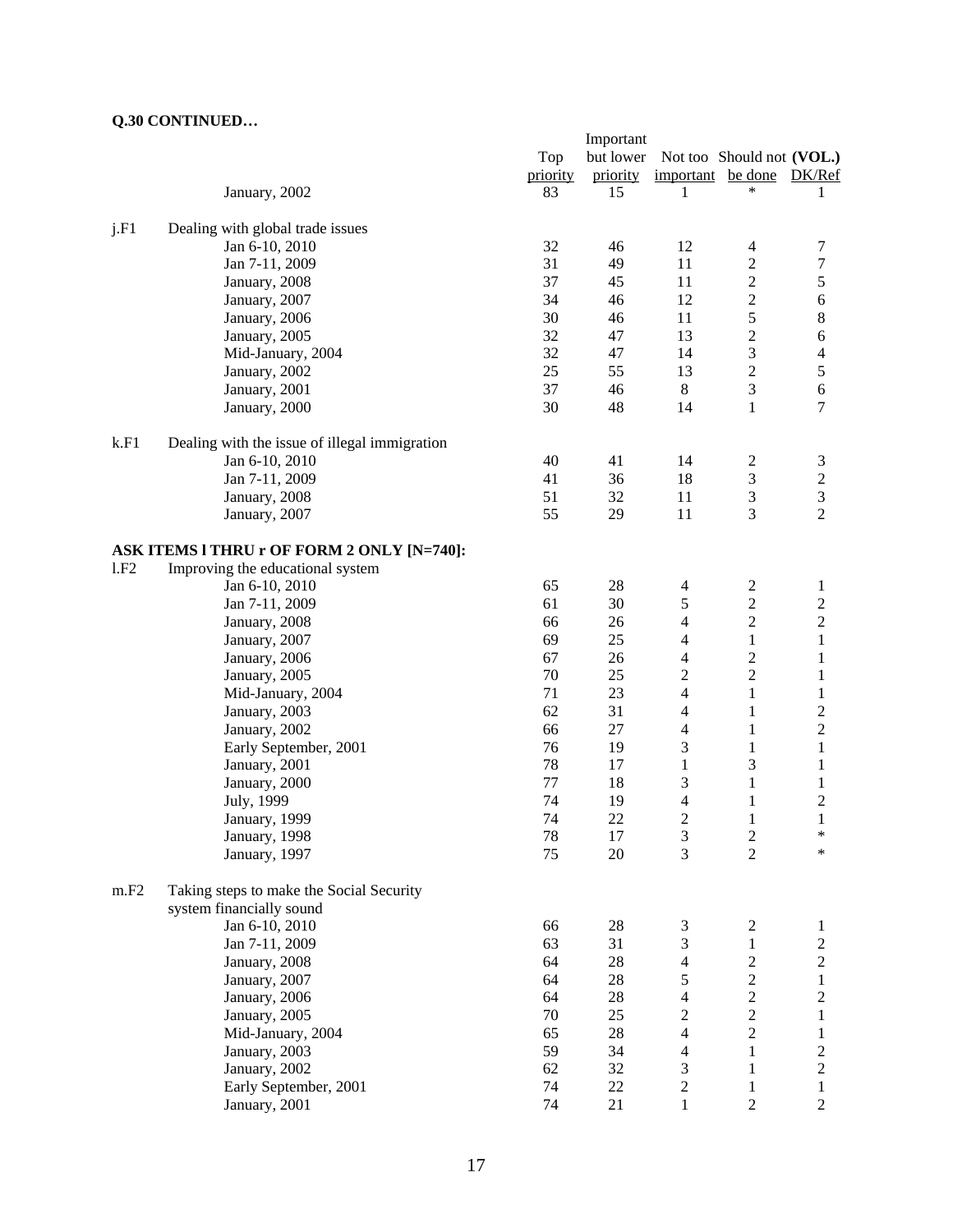|                  |                                                    |          | Important |                         |                           |                                  |
|------------------|----------------------------------------------------|----------|-----------|-------------------------|---------------------------|----------------------------------|
|                  |                                                    | Top      | but lower |                         | Not too Should not (VOL.) |                                  |
|                  |                                                    | priority | priority  | important be done       |                           | DK/Ref                           |
|                  | January, 2000                                      | 69       | 27        | $\overline{c}$          | 1                         | 1                                |
|                  | July, 1999                                         | 73       | 23        | 3                       | $\ast$                    | 1                                |
|                  | January, 1999                                      | 71       | 24        | 3                       | $\mathbf{1}$              | 1                                |
|                  | January, 1998                                      | 71       | 24        | $\overline{4}$          | $\mathbf{1}$              | $\ast$                           |
|                  | January, 1997                                      | 75       | 20        | $\overline{2}$          | $\overline{2}$            | $\mathbf{1}$                     |
| n.F2             |                                                    |          |           |                         |                           |                                  |
|                  | Taking steps to make the Medicare system           |          |           |                         |                           |                                  |
|                  | financially sound<br>Jan 6-10, 2010                | 63       | 30        | 4                       | $\mathbf{1}$              |                                  |
|                  | Jan 7-11, 2009                                     | 60       | 32        | 5                       |                           | $\overline{c}$<br>$\overline{c}$ |
|                  |                                                    | 60       | 33        |                         | 1                         | $\overline{c}$                   |
|                  | January, 2008                                      | 63       | 31        | 4                       | 1                         |                                  |
|                  | January, 2007                                      |          |           | 3                       | 1                         | $\overline{c}$                   |
|                  | January, 2006                                      | 62       | 30        | 4                       | $\overline{c}$            | $\overline{c}$<br>$\ast$         |
|                  | January, 2005                                      | 67       | 29        | 3                       | $\mathbf{1}$              |                                  |
|                  | Mid-January, 2004                                  | 62       | 32        | 4                       | 1<br>$\ast$               | 1                                |
|                  | January, 2003                                      | 56       | 39        | $\overline{4}$          |                           | 1                                |
|                  | January, 2002                                      | 55       | 38        | 5                       | 1                         | $\mathbf{1}$                     |
|                  | January, 2001                                      | 71       | 24        | $\overline{c}$          | 1                         | $\overline{c}$                   |
|                  | January, 2000                                      | 64       | 30        | 3                       | $\mathbf{1}$              | $\overline{c}$                   |
|                  | July, 1999                                         | 71       | 24        | $\mathfrak{Z}$          | $\mathbf{1}$              | $\,1$                            |
|                  | January, 1999                                      | 62       | 33        | $\overline{\mathbf{c}}$ | $\mathbf{1}$              | $\boldsymbol{2}$                 |
|                  | January, 1998                                      | 64       | 31        | 3                       | $\mathbf{1}$              | $\mathbf{1}$                     |
|                  | January, 1997                                      | 64       | 31        | 3                       | $\mathbf{1}$              | $\mathbf{1}$                     |
| 0.F2             | Dealing with the problems of poor and needy people |          |           |                         |                           |                                  |
|                  | Jan 6-10, 2010                                     | 53       | 38        | 6                       | 2                         | $\overline{c}$                   |
|                  | Jan 7-11, 2009                                     | 50       | 39        | 6                       | $\mathfrak{Z}$            | $\sqrt{2}$                       |
|                  | January, 2008                                      | 51       | 37        | 7                       | $\overline{c}$            | $\overline{3}$                   |
|                  | January, 2007                                      | 55       | 36        | 6                       | $\overline{c}$            | $\,1$                            |
|                  | January, 2006                                      | 55       | 36        | 6                       | $\mathbf{1}$              | $\boldsymbol{2}$                 |
|                  | January, 2005                                      | 59       | 34        | 5                       | 1                         | $\mathbf{1}$                     |
|                  | Mid-January, 2004                                  | 50       | 42        | 6                       | 1                         | $\mathbf{1}$                     |
|                  | January, 2003                                      | 48       | 45        | 5                       | $\mathbf{1}$              | 1                                |
|                  | January, 2002                                      | 44       | 46        | 7                       | $\overline{2}$            | 1                                |
|                  | January, 2001                                      | 63       | 28        | 6                       | $\mathbf{1}$              | $\overline{\mathbf{c}}$          |
|                  | January, 2000                                      | 55       | 38        | 4                       | 1                         | $\overline{c}$                   |
|                  | July, 1999                                         | 60       | 33        | 5                       | 1                         | 1                                |
|                  | January, 1999                                      | 57       | 37        | $\overline{4}$          | $\mathbf{1}$              | 1                                |
|                  | January, 1998                                      | 57       | 34        | 6                       | $\sqrt{2}$                | $\mathbf{1}$                     |
|                  | January, 1997                                      | 57       | 35        | 6                       | $\overline{2}$            | $\ast$                           |
|                  |                                                    |          |           |                         |                           |                                  |
| p.F <sub>2</sub> | Dealing with the moral breakdown in the country    |          |           |                         |                           |                                  |
|                  | Jan 6-10, 2010                                     | 45       | 31        | 13                      | $\tau$                    | $\overline{4}$                   |
|                  | Jan 7-11, 2009                                     | 45       | 29        | 16                      | $\epsilon$                | $\overline{\mathcal{L}}$         |
|                  | January, 2008                                      | 43       | 31        | 13                      | $8\,$                     | 5                                |
|                  | January, 2007                                      | 47       | 30        | 12                      | 8                         | 3                                |
|                  | January, 2006                                      | 47       | 26        | 14                      | 9                         | $\overline{4}$                   |
|                  | January, 2005                                      | 41       | 32        | 14                      | 10                        | 3                                |
|                  | Mid-January, 2004                                  | 45       | 31        | 13                      | 9                         | $\overline{c}$                   |
|                  | January, 2003                                      | 39       | 34        | 16                      | 7                         | $\overline{4}$                   |
|                  | January, 2002                                      | 45       | 32        | 12                      | 7                         | $\overline{\mathcal{A}}$         |
|                  | January, 2001                                      | 51       | 27        | 10                      | $\boldsymbol{7}$          | 5                                |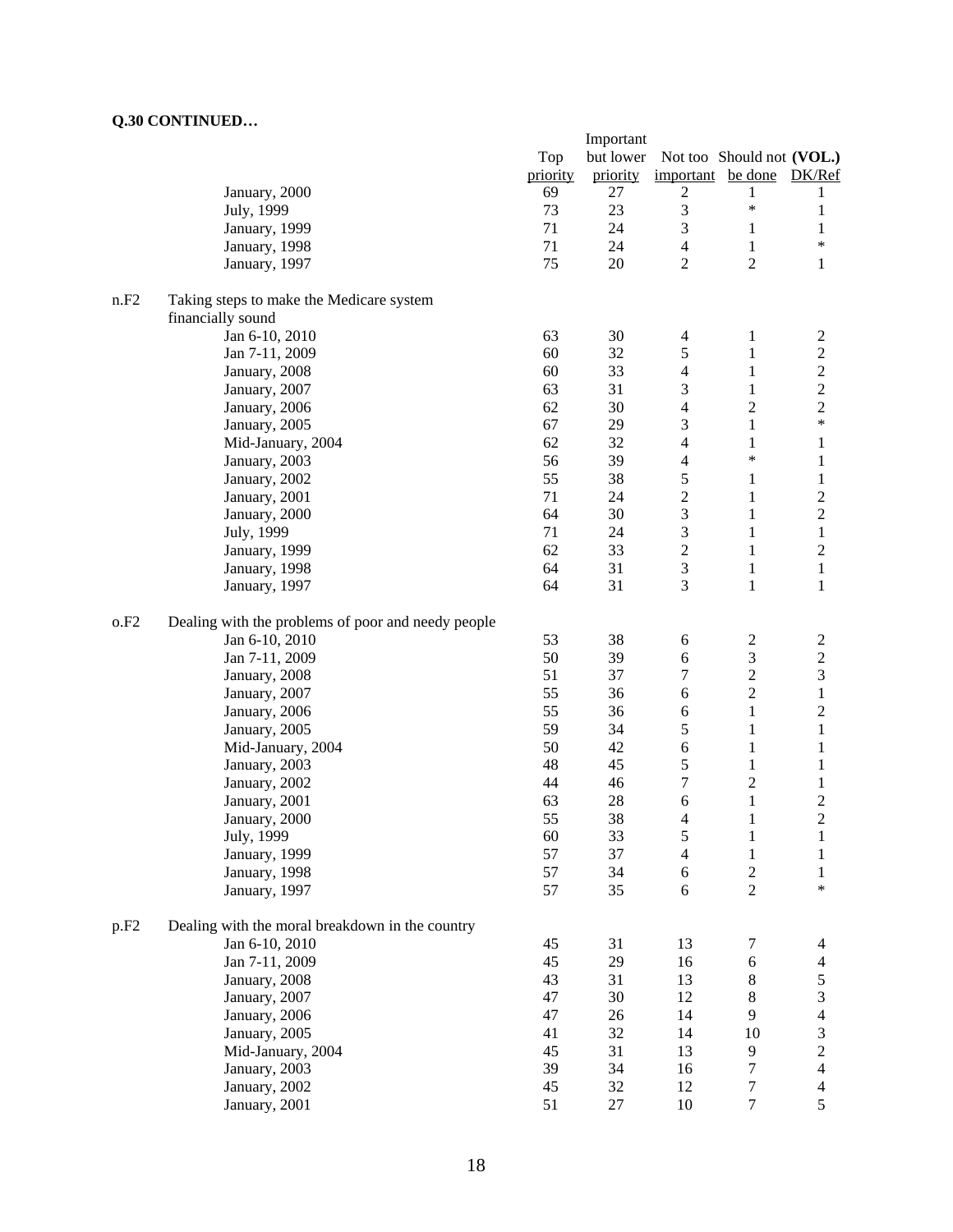|                 |                                             |          | Important |                   |                           |                                            |
|-----------------|---------------------------------------------|----------|-----------|-------------------|---------------------------|--------------------------------------------|
|                 |                                             | Top      | but lower |                   | Not too Should not (VOL.) |                                            |
|                 |                                             | priority | priority  | important be done |                           | DK/Ref                                     |
|                 | January, 2000                               | 48       | 34        | 9                 | 6                         | 3                                          |
|                 | July, 1999                                  | 55       | 28        | $\,8\,$           | 5                         | $\overline{4}$                             |
|                 | January, 1999                               | 50       | 31        | 10                | 5                         | $\overline{4}$                             |
|                 | January, 1998                               | 48       | 31        | 13                | $\sqrt{6}$                | $\overline{c}$                             |
|                 | January, 1997                               | 52       | 29        | 10                | 6                         | $\overline{3}$                             |
| q.F2            | Providing health insurance to the uninsured |          |           |                   |                           |                                            |
|                 | Jan 6-10, 2010                              | 49       | 34        | 7                 | 7                         | $\mathfrak{Z}$                             |
|                 | Jan 7-11, 2009                              | 52       | 33        | 6                 | 6                         | $\mathfrak{Z}$                             |
|                 | January, 2008                               | 54       | 32        | 8                 | $\overline{\mathbf{4}}$   | $\overline{c}$                             |
|                 | January, 2007                               | 56       | 31        | 7                 | $\overline{\mathbf{4}}$   | $\overline{\mathbf{c}}$                    |
|                 | January, 2006                               | 59       | 30        | 6                 | $\sqrt{2}$                | 3                                          |
|                 | January, 2005                               | 60       | 30        | $\tau$            | $\sqrt{2}$                | $\mathbf{1}$                               |
|                 | Mid-January, 2004                           | 54       | 34        | $\,8\,$           | $\overline{\mathbf{3}}$   | $\mathbf{1}$                               |
|                 | January, 2003                               | 45       | 41        | 10                | $\overline{c}$            | $\overline{\mathbf{c}}$                    |
|                 | January, 2002                               | 43       | 45        | $\boldsymbol{7}$  | $\overline{\mathbf{3}}$   |                                            |
|                 | January, 2001                               | 61       | 31        | $\overline{4}$    | $\overline{c}$            | $\begin{array}{c} 2 \\ 2 \\ 3 \end{array}$ |
|                 | January, 2000                               | 55       | 32        | 8                 | $\overline{2}$            |                                            |
| r.F2            | Strengthening the U.S. military             |          |           |                   |                           |                                            |
|                 | Jan 6-10, 2010                              | 49       | 35        | 10                | 5                         | $\mathbf{1}$                               |
|                 | Jan 7-11, 2009                              | 44       | 39        | $8\,$             | 4                         | 5                                          |
|                 | January, 2008                               | 42       | 38        | 12                | 5                         | $\mathfrak{Z}$                             |
|                 | January, 2007                               | 46       | 35        | 10                | 5                         | $\overline{\mathcal{L}}$                   |
|                 | January, 2006                               | 42       | 36        | 13                | $\epsilon$                | 3                                          |
|                 | January, 2005                               | 52       | 35        | $\,8\,$           | 3                         | $\overline{\mathbf{c}}$                    |
|                 | Mid-January, 2004                           | 48       | 31        | 15                | 5                         | $\mathbf{1}$                               |
|                 | January, 2003                               | 48       | 34        | 11                | $\overline{4}$            | 3                                          |
|                 | January, 2002                               | 52       | 37        | $\tau$            |                           | $\overline{c}$                             |
|                 | January, 2001                               | 48       | 37        | $\,8\,$           | $rac{2}{5}$               | $\overline{2}$                             |
| <b>ASK ALL:</b> |                                             |          |           |                   |                           |                                            |
| S.              | Strengthening the nation's economy          |          |           |                   |                           |                                            |
|                 | Jan 6-10, 2010                              | 83       | 14        | $\mathbf{1}$      | $\mathbf{1}$              | $\mathbf{1}$                               |
|                 | Jan 7-11, 2009                              | 85       | 12        | $\ast$            | $\mathbf{1}$              | $\mathbf{1}$                               |
|                 | January, 2008                               | 75       | 20        | 2                 | $\mathbf{1}$              | $\overline{2}$                             |
|                 | January, 2007                               | 68       | 25        | $\overline{4}$    | 2                         | 1                                          |
|                 | January, 2006                               | 66       | 26        | 5                 | $\mathbf{1}$              | $\overline{c}$                             |
|                 | January, 2005                               | 75       | 22        | $\overline{c}$    | $\ast$                    | $\mathbf{1}$                               |
|                 | Mid-January, 2004                           | 79       | 16        | $\overline{c}$    | $\mathbf{1}$              | $\sqrt{2}$                                 |
|                 | January, 2003                               | 73       | 23        | $\overline{c}$    | $\mathbf{1}$              | 1                                          |
|                 | January, 2002                               | 71       | 26        | $\boldsymbol{2}$  | $\ast$                    | 1                                          |
|                 | Early September, 2001 <sup>7</sup>          | 80       | 18        | $\mathbf{1}$      | $\ast$                    | $\mathbf{1}$                               |
|                 | January, 2001                               | 81       | 15        | $\sqrt{2}$        | $\mathbf{1}$              | $\mathbf{1}$                               |
|                 | January, 2000                               | 70       | 25        | 3                 | $\mathbf{1}$              | $\mathbf{1}$                               |

 $\overline{7}$ 

<sup>7</sup> In Early September 2001, January 2001 and January 2000 the item was worded: "Keeping the economy strong."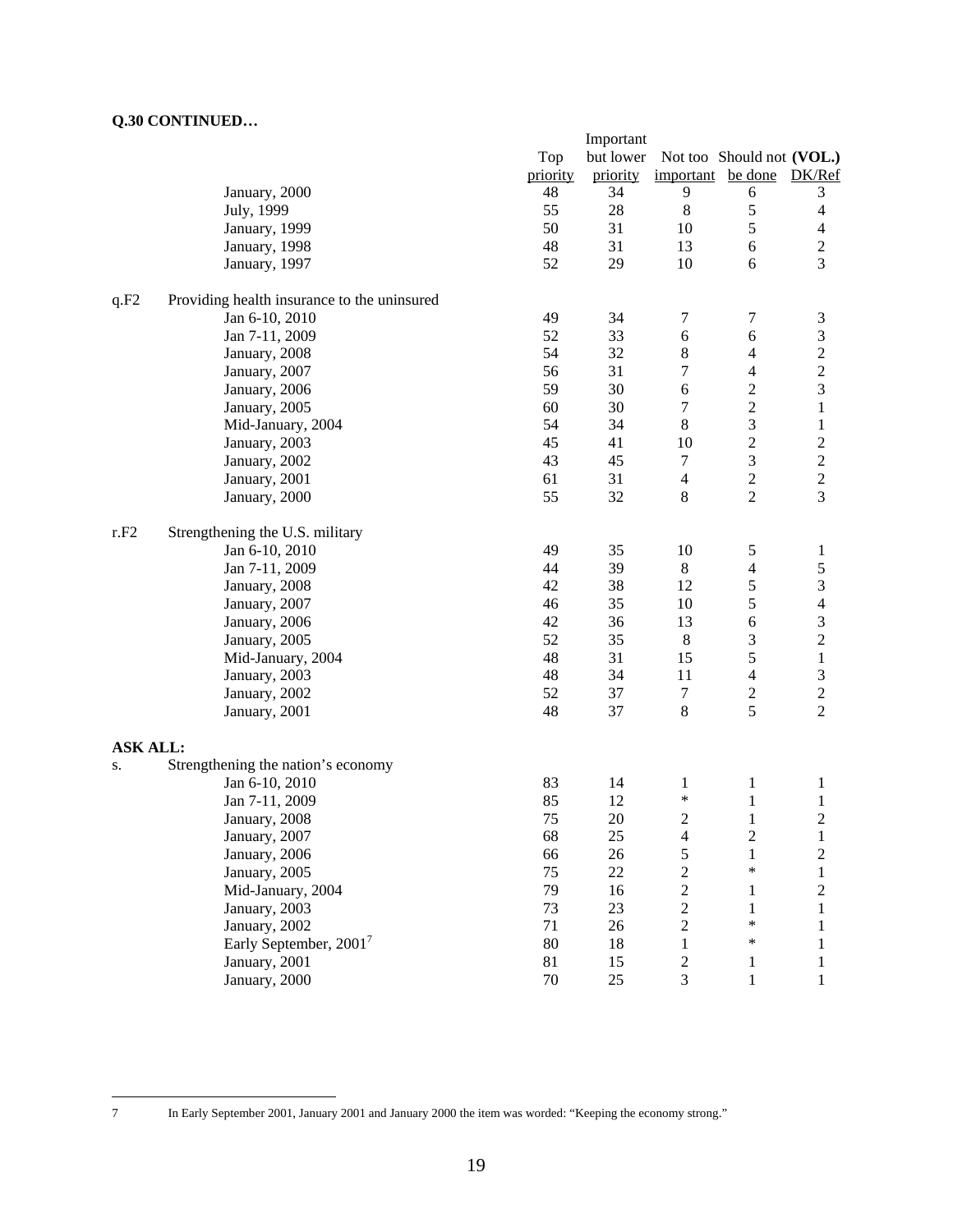|            |                                                 |          | Important |                   |                           |                         |
|------------|-------------------------------------------------|----------|-----------|-------------------|---------------------------|-------------------------|
|            |                                                 | Top      | but lower |                   | Not too Should not (VOL.) |                         |
|            | ASK ITEMS t THRU w OF FORM 2 ONLY [N=740]:      | priority | priority  | important be done |                           | DK/Ref                  |
| t.F2       | Dealing with the nation's energy problem        |          |           |                   |                           |                         |
|            | Jan 6-10, 2010                                  | 49       | 39        | 7                 | 2                         | 2                       |
|            | Jan 7-11, 2009                                  | 60       | 32        | 5                 | $\mathbf{1}$              |                         |
|            | January, 2008                                   | 59       | 32        | 6                 | 1                         | $\frac{2}{2}$           |
|            | January, 2007                                   | 57       | 35        | 6                 | 1                         | $\mathbf{1}$            |
|            | January, 2006                                   | 58       | 33        | 6                 | 1                         | $\overline{c}$          |
|            | January, 2005                                   | 47       | 42        | 7                 | 1                         | 3                       |
|            | Mid-January, 2004                               | 46       | 41        | 10                | 1                         |                         |
|            | January, 2003                                   | 40       | 46        | 10                | 1                         | $\frac{2}{3}$           |
|            | January, 2002                                   | 42       | 46        | 7                 | $\overline{c}$            | $\overline{\mathbf{3}}$ |
|            | Early September, 2001 <sup>8</sup>              | 46       | 41        | 6                 | $\overline{2}$            | $\overline{5}$          |
| NO ITEM u. |                                                 |          |           |                   |                           |                         |
| v.F2       | Reducing the influence of lobbyists and special |          |           |                   |                           |                         |
|            | interest groups in Washington                   |          |           |                   |                           |                         |
|            | Jan 6-10, 2010                                  | 36       | 34        | 18                | 7                         | 6                       |
|            | Jan 7-11, 2009                                  | 36       | 34        | 18                | 5                         | $\tau$                  |
|            | January, 2008                                   | 39       | 32        | 16                | 4                         | $\mathbf{9}$            |
|            | January, 2007                                   | 35       | 30        | 23                | $\overline{4}$            | 8                       |
| W.F2       | Dealing with global warming                     |          |           |                   |                           |                         |
|            | Jan 6-10, 2010                                  | 28       | 36        | 20                | 14                        | $\boldsymbol{2}$        |
|            | Jan 7-11, 2009                                  | 30       | 37        | 19                | 10                        | $\overline{4}$          |
|            | January, 2008                                   | 35       | 38        | 15                | 7                         | 5                       |
|            | January, 2007                                   | 38       | 34        | 16                | 8                         | $\overline{4}$          |

 $\,8\,$ 

In Early September 2001 the item was worded: "Passing a comprehensive energy plan."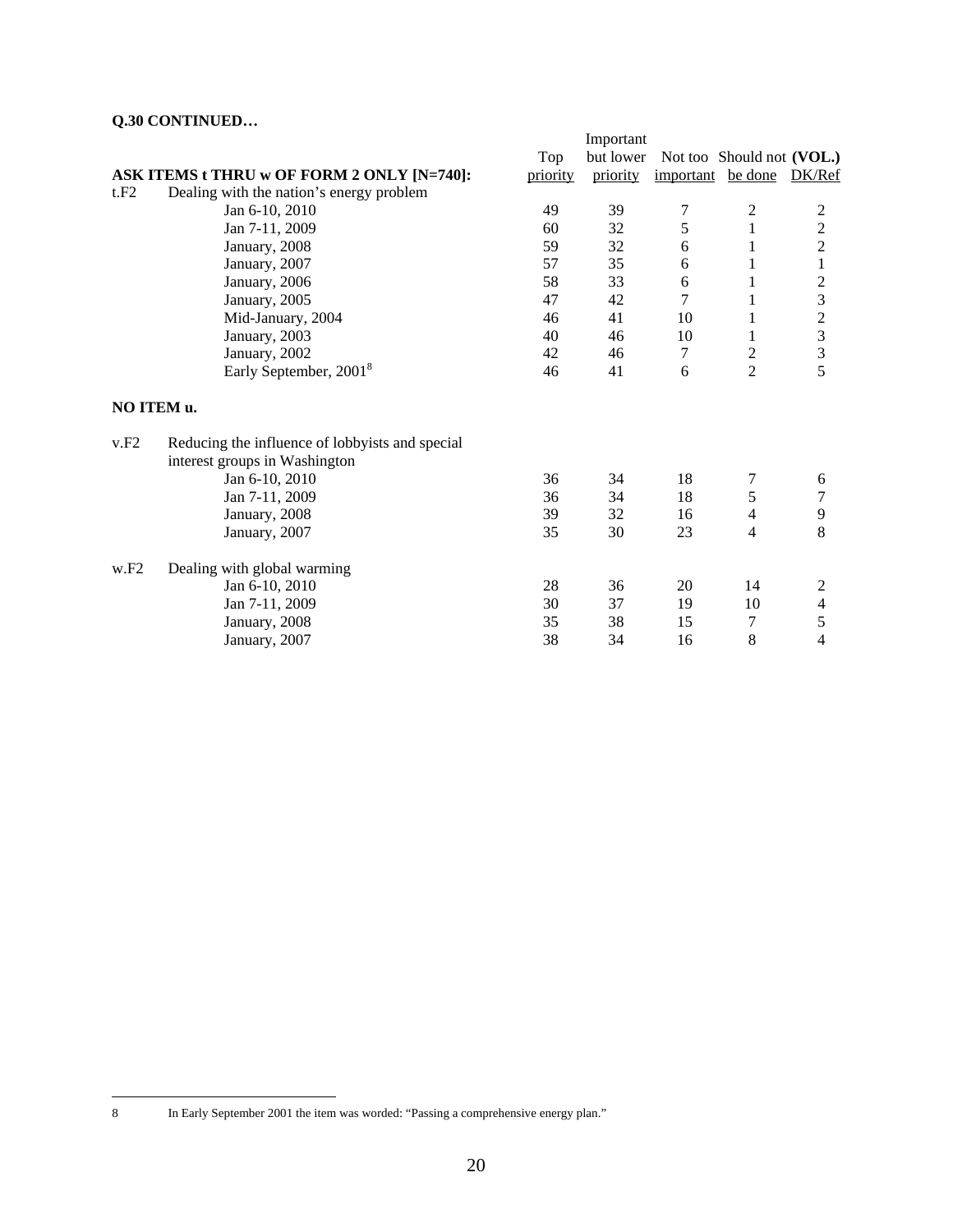PARTY In politics TODAY, do you consider yourself a Republican, Democrat, or Independent? **IF ANSWERED 3, 4, 5 OR 9 IN PARTY, ASK:**

PARTYLN As of today do you lean more to the Republican Party or more to the Democratic Party?

|                      |            |          |             | (VOL.)         | (VOL.)               |                          |                |                                               |
|----------------------|------------|----------|-------------|----------------|----------------------|--------------------------|----------------|-----------------------------------------------|
|                      |            |          |             | No             | Other                | (VOL.)                   | Lean Lean      |                                               |
|                      | Republican | Democrat | Independent | preference     | party                | DK/Ref                   | Rep            | Dem                                           |
| Jan 6-10, 2010       | 22         | 33       | 42          | $\overline{2}$ | 1                    | $\overline{c}$           | 17             | 16                                            |
| Dec 9-13, 2009       | 25         | 32       | 38          | $\overline{2}$ | $\ast$               | $\sqrt{2}$               | 14             | 15                                            |
| Oct 28-Nov 8, 2009   | 27         | 35       | 32          | $\mathfrak{Z}$ | $\ast$               | $\sqrt{2}$               | 13             | 13                                            |
| Sep 30-Oct 4, 2009   | 23         | 34       | 37          | 3              | 1                    | $\mathfrak{Z}$           | 16             | 14                                            |
| Sep 10-15, 2009      | 23         | 34       | 34          | $\overline{4}$ | $\ast$               | 5                        | 13             | 17                                            |
| Aug 20-27, 2009      | 26         | 32       | 36          | $\mathfrak{Z}$ | $\ast$               | $\mathfrak{Z}$           | 14             | 16                                            |
| Aug 11-17, 2009      | 23         | 33       | 38          | $\mathfrak{Z}$ | $\ast$               | 3                        | 16             | 15                                            |
| Jul 22-26, 2009      | 22         | 34       | 37          | 5              | $\ast$               | $\overline{c}$           | 15             | 14                                            |
| Jun 10-14, 2009      | 25         | 34       | 34          | $\overline{3}$ | $\ast$               | 3                        | 11             | 16                                            |
| Apr 28-May 12, 2009  | 23         | 39       | 29          | $\overline{4}$ | $\ast$               | $\overline{4}$           | 9              | 14                                            |
| Mar 31-Apr 21, 2009  | 22         | 33       | 39          | $\overline{3}$ | $\ast$               | 3                        | 13             | 18                                            |
| Mar 9-12, 2009       | 24         | 34       | 35          | 5              | $\ast$               | $\sqrt{2}$               | 12             | 17                                            |
| Feb 4-8, 2009        | 24         | 36       | 34          | 3              | $\mathbf{1}$         | $\sqrt{2}$               | 13             | 17                                            |
| Jan 7-11, 2009       | 25         | 37       | 33          | 3              | $\ast$               | $\overline{2}$           | 11             | 16                                            |
| <b>Yearly Totals</b> |            |          |             |                |                      |                          |                |                                               |
| 2009                 | 23.9       | 34.4     | 35.1        | 3.4            | $\mathcal{A}$        | 2.8                      | 13.1           | 15.7                                          |
| 2008                 | 25.3       | 35.8     | 31.7        | 3.8            | .3                   | 3.1                      | 10.5           | 15.4                                          |
| 2007                 | 25.4       | 32.9     | 33.7        | 4.6            | $\mathcal{A}$        | 3.1                      | 10.7           | 16.7                                          |
| 2006                 | 27.6       | 32.8     | 30.3        | 5.0            | $\mathcal{A}$        | 3.9                      | 10.2           | 14.5                                          |
| 2005                 | 29.2       | 32.8     | 30.3        | 4.5            | $\cdot$ 3            | 2.8                      | 10.2           | 14.9                                          |
| 2004                 | 29.7       | 33.4     | 29.8        | 3.9            | $\mathcal{A}$        | 2.9                      | 11.7           | 13.4                                          |
| 2003                 | 29.8       | 31.4     | 31.2        | 4.7            | $.5\,$               | 2.5                      | 12.1           | 13.0                                          |
| 2002                 | 30.3       | 31.2     | 30.1        | 5.1            | $.7\,$               | 2.7                      | 12.6           | 11.6                                          |
| 2001                 | 29.2       | 33.6     | 28.9        | 5.1            | $.5\,$               | 2.7                      | 11.7           | 11.4                                          |
| 2001 Post-Sept 11    | 30.9       | 31.8     | 27.9        | 5.2            | $\cdot$ <sub>6</sub> | 3.6                      | 11.7           | 9.4                                           |
| 2001 Pre-Sept 11     | 28.2       | 34.6     | 29.5        | 5.0            | .5                   | 2.1                      | 11.7           | 12.5                                          |
| 2000                 | 27.5       | 32.5     | 29.5        | 5.9            | $.5\,$               | 4.0                      | 11.6           | 11.6                                          |
| 1999                 | 26.6       | 33.5     | 33.7        | 3.9            | $.5\,$               | 1.9                      | 13.0           | 14.5                                          |
| 1998                 | 27.5       | 33.2     | 31.9        | 4.6            | .4                   | 2.4                      | 11.8           | 13.5                                          |
| 1997                 | 28.2       | 33.3     | 31.9        | 4.0            | $\mathcal{A}$        | 2.3                      | 12.3           | 13.8                                          |
| 1996                 | 29.2       | 32.7     | 33.0        | 5.2            | 44                   | $\overline{a}$           | 12.7           | 15.6                                          |
| 1995                 | 31.4       | 29.7     | 33.4        | 5.4            | $\overline{a}$       | $\overline{\phantom{m}}$ | 14.4           | 12.9                                          |
| 1994                 | 29.8       | 31.8     | 33.8        | 4.6            | $-$                  | $\overline{a}$           | 14.3           | 12.6                                          |
| 1993                 | 27.4       | 33.8     | 34.0        | 4.8            | $-$                  | $\mathbf{u}$             | 11.8           | 14.7                                          |
| 1992                 | 27.7       | 32.7     | 35.7        | 3.9            | $-$                  | $\mathbf{u}$             | 13.8           | 15.8                                          |
| 1991                 | 30.9       | 31.4     | 33.2        | 4.5            | $\overline{a}$       | $\overline{a}$           | 14.6           | 10.8                                          |
| 1990                 | 31.0       | 33.1     | 29.1        | 6.8            | $-$                  | $\overline{a}$           | 12.4           | 11.3                                          |
| 1989                 | 33         | 33       | 34          | $\overline{a}$ | $-$                  | $-$                      | --             | $\mathord{\hspace{1pt}\text{--}\hspace{1pt}}$ |
| 1987                 | 26         | 35       | 39          | $-$            |                      |                          | $\overline{a}$ | $-$                                           |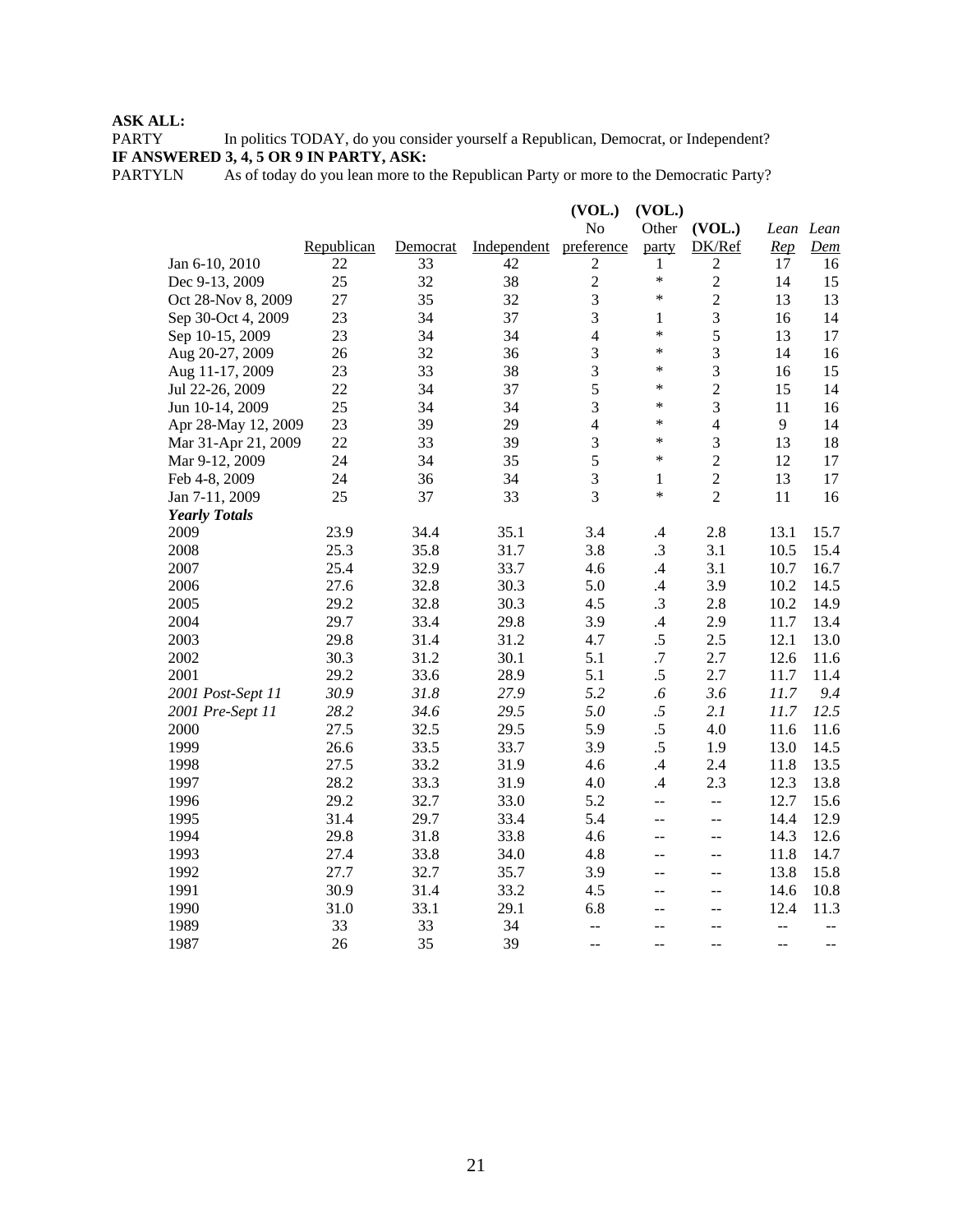## **ASK REPUBLICANS AND REPUBLICAN LEANERS (PARTY=1 OR PARTYLN=1)**

Q.31 Would you like to see Republican leaders in Washington move in a more conservative direction or a more moderate direction?

#### **BASED ON REPUBLICAN AND REPUBLICAN-LEANING REGISTERED VOTERS [N=553]:**

|                           | <b>BASED ON VOTERS</b> |
|---------------------------|------------------------|
|                           | Nov $6-9^\circ$        |
|                           | 2008                   |
| Conservative              | 60                     |
| Moderate                  | 35                     |
| No change (VOL.)          |                        |
| Don't know/Refused (VOL.) |                        |
|                           | Jan $6-10$             |

## **ASK DEMOCRATS AND DEMOCRATIC LEANERS (PARTY=2 OR PARTYLN=2)**

Q.32 Would you like to see Democratic leaders in Washington move in a more liberal direction or a more moderate direction?

#### **BASED ON DEMOCRATIC AND DEMOCRATIC-LEANING REGISTERED VOTERS [N=548]:**

|            |                           | <b>BASED ON VOTERS</b> |
|------------|---------------------------|------------------------|
| Jan $6-10$ |                           | Nov $6-9^{10}$         |
| 2010       |                           | 2008                   |
| 33         | Liberal                   | 33                     |
| 56         | Moderate                  | 57                     |
| 3          | No change $(VOL.)$        |                        |
| 9          | Don't know/Refused (VOL.) |                        |

#### **NO QUESTIONS 33-34**

#### **ASK ALL:**

 $\overline{a}$ 

Now thinking about health care…

Q.35 How much, if anything, have you heard about the bills in Congress to overhaul the health care system? Have you heard…**[READ]**

| Jan $6-10$  |                           |      | Dec 9-13 Oct 28-Nov 8 Sep 30-Oct 4 Sep 10-15 Aug 20-27 Jul 22-26 |      |      |      |      |
|-------------|---------------------------|------|------------------------------------------------------------------|------|------|------|------|
| <u>2010</u> |                           | 2009 | 2009                                                             | 2009 | 2009 | 2009 | 2009 |
| 46          | A lot                     |      | 49                                                               | 46   | 60   | 53   | 41   |
| 45          | A little [OR]             | 39   | 42                                                               | 43   | 34   | 40   | 47   |
|             | Nothing at all            |      |                                                                  | 10   |      |      | 10   |
|             | Don't know/Refused (VOL.) |      |                                                                  |      |      |      |      |

<sup>9</sup> Data from post-election callback survey of people who reported voting in the 2008 election.<br>10 Data from post-election callback survey of people who reported voting in the 2008 election.

Data from post-election callback survey of people who reported voting in the 2008 election.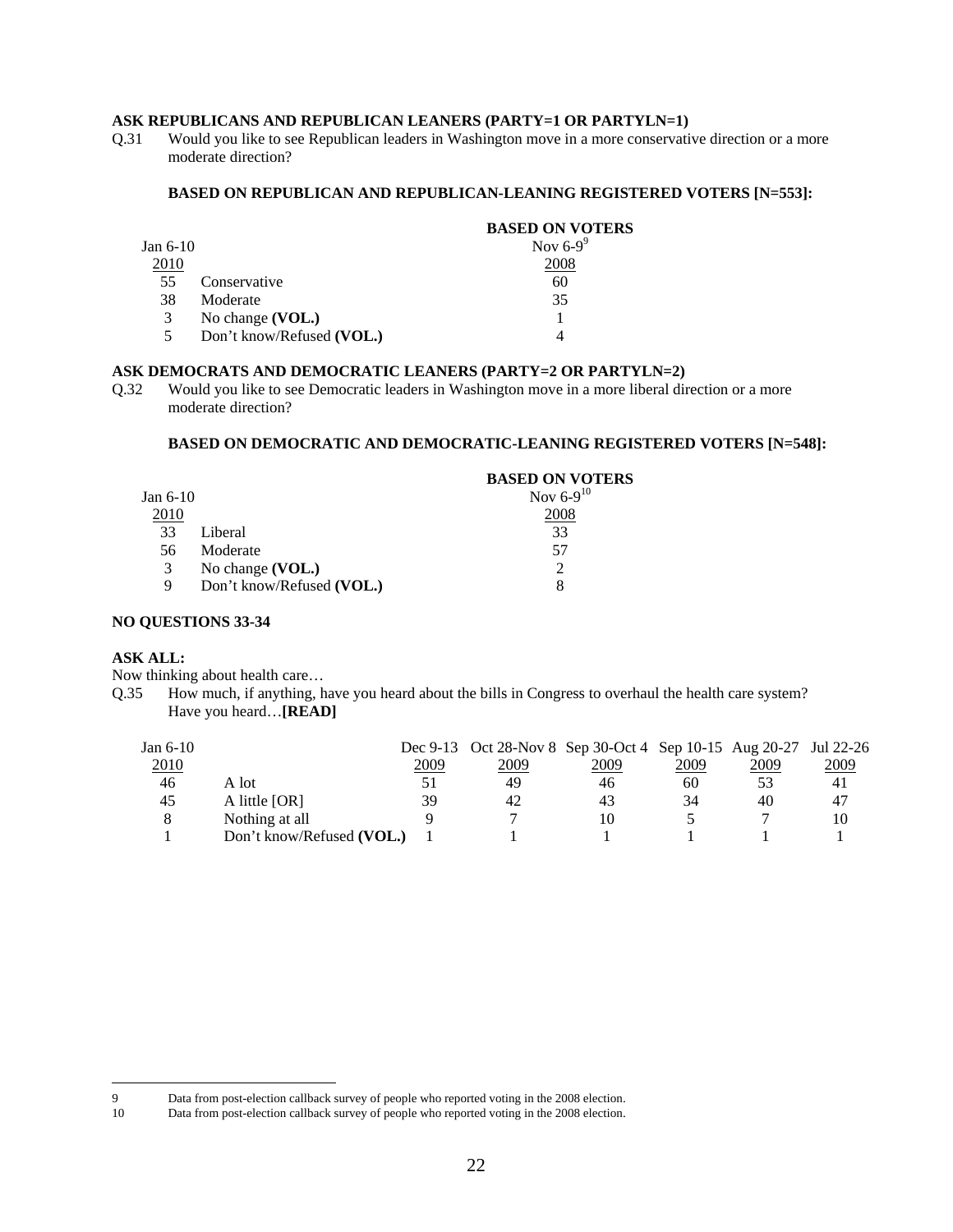Q.36 As of right now, do you generally favor or generally oppose the health care bills being discussed in Congress?

# **ASK IF FAVOR OR OPPOSE (Q.36=1,2) [N=1317]:**

Q.36a Do you (favor/oppose) these health care bills very strongly, or not so strongly?<sup>11</sup>

|                           | Dec      | <b>Nov</b> |         |       | Sep             | Aug   | Jul       |
|---------------------------|----------|------------|---------|-------|-----------------|-------|-----------|
|                           | $9 - 13$ | $12 - 15$  | Nov $8$ | Oct 4 | $10-15$         | 20-27 | $22 - 26$ |
|                           | 2009     | 2009       | 2009    | 2009  | 2009            | 2009  | 2009      |
| Generally favor           | 35       | 42         | 38      | 34    | 42              | 39    | 38        |
| Very strongly             |          |            |         | 20    | 29              | 25    |           |
| Not so strongly           |          |            |         | 13    | 11              | 13    |           |
| Don't know (how strongly) |          |            |         |       | 2               |       |           |
| Generally oppose          | 48       | 39         | 47      | 47    | 44              | 46    | 44        |
| Very strongly             |          |            |         | 35    | 34              | 34    |           |
| Not so strongly           |          |            |         | 11    | 10              | 12    |           |
| Don't know (how strongly) | --       |            | --      |       | *               |       | --        |
| Don't know/Refused (VOL.) | 17       | 19         | 15      | 19    | 14              | 15    | 18        |
|                           |          |            |         |       | Oct 28- Sep 30- |       |           |

# **ASK ALL:**<br>Q.37 Th

Thinking about how the proposed changes to health care might affect you and your family ... If a health care bill becomes law, would **[INSERT ITEM; RANDOMIZE]**, get better, get worse or stay the same? How about **[NEXT ITEM]**? **[REPEAT AS NECESSARY** "If a health care bill becomes law, would [**ITEM]** get better, get worse or stay the same?"**]**

|    |                                                                                                | <u>Get better</u> | Get worse | Stay the<br>same | (VOL.)<br>Does not<br>apply | (VOL.)<br>DK/Ref |
|----|------------------------------------------------------------------------------------------------|-------------------|-----------|------------------|-----------------------------|------------------|
| a. | Your out-of-pocket health care costs<br>Jan 6-10, 2010                                         | 21                | 40        | 28               | 1                           | 9                |
| b. | Your choice of doctors and hospitals<br>Jan 6-10, 2010                                         | 16                | 34        | 40               | 1                           | 9                |
| c. | The quality of health care you receive<br>Jan 6-10, 2010                                       | 18                | 33        | 41               | ∗                           | 8                |
| d. | The length of time you wait<br>for medical appointments<br>Jan 6-10, 2010                      | 14                | 40        | 36               | 1                           | 10               |
| e. | Your ability to get health insurance<br>if you changed or lost a job<br>Jan 6-10, 2010         | 33                | 26        | 26               | 7                           | 9                |
| f. | Your ability to get health insurance if<br>you have a pre-existing condition<br>Jan 6-10, 2010 | 39                | 21        | 29               | 2                           | 9                |

 $11$ 

<sup>11</sup> From December 9-13, 2009 and earlier, questions 36 and 36a asked about "health care proposals" rather than "health care bills".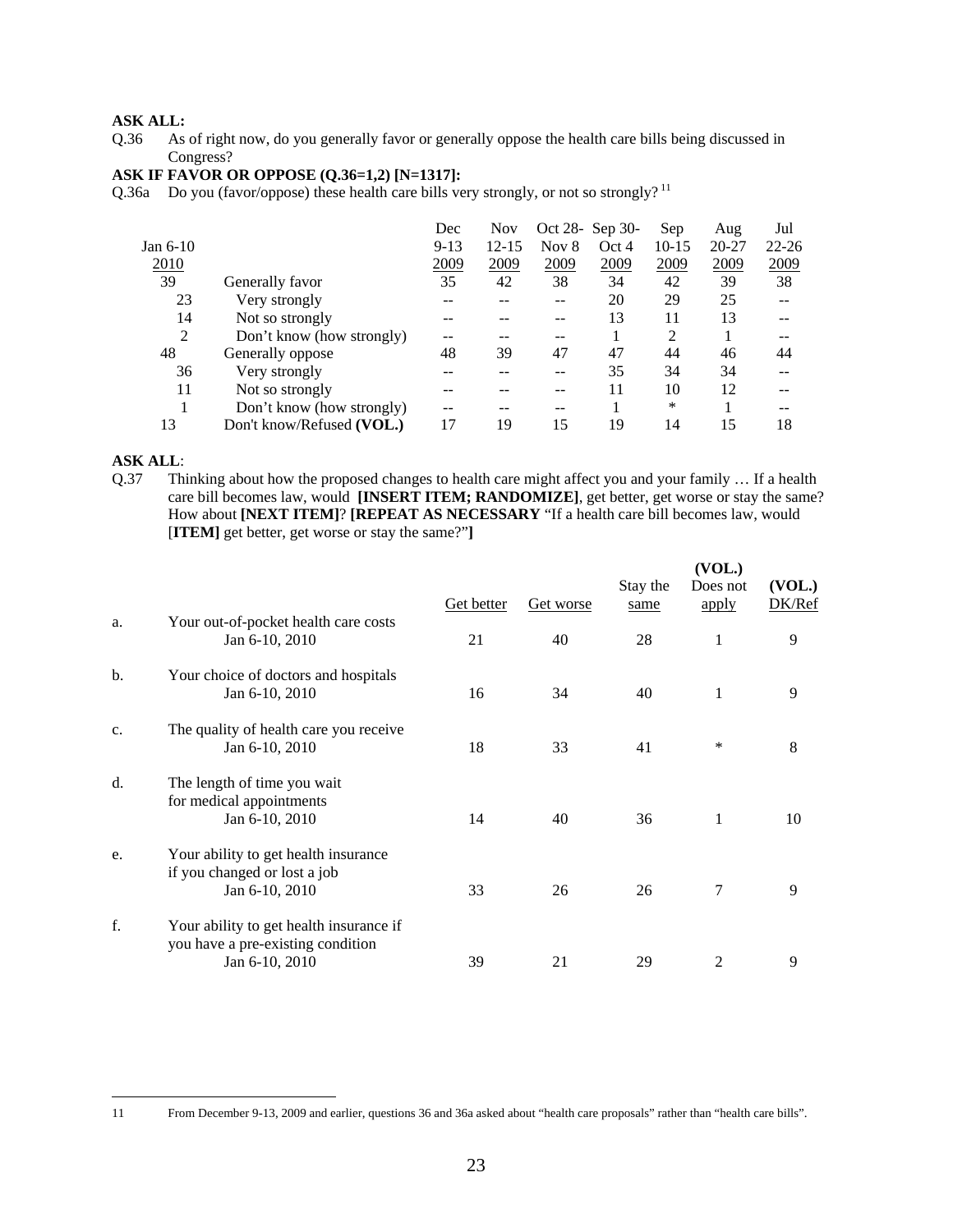Q.38 Who do you trust more when it comes to deciding what kinds of medical procedures should be covered by health insurance? **[READ AND RANDOMIZE]** 

| Jul 22-26<br>2009                      |
|----------------------------------------|
| 38                                     |
| 32                                     |
|                                        |
|                                        |
|                                        |
|                                        |
| 19<br>$\mathcal{D}_{\mathcal{L}}$<br>8 |

## **ASK ALL:**

Q.39 Are you, yourself, now covered by any form of health insurance or health plan or are you not covered at this time? **[READ IF NECESSARY:** A health plan would include any private insurance plan through your employer or a plan that you purchased yourself, as well as a government program like Medicare or Medicaid**]** 12

#### **ASK IF COVERED IN Q.39 (Q.39=1) [N=1,323]:**

Q.40 What is your main source of health coverage? **[PAUSE]** Do you have a plan through an employer, a plan you purchased yourself, are you covered by Medicare or Medicaid, some other government program, or do you get your health insurance from somewhere else?<sup>13</sup>

| Jan 6-10 |                                 |      | Dec 9-13 Oct 28-Nov 8 Sep 30-Oct 4 Jul 22-26 Jun 10-14 |        |      |      |
|----------|---------------------------------|------|--------------------------------------------------------|--------|------|------|
| 2010     |                                 | 2009 | 2009                                                   | 2009   | 2009 | 2009 |
| 83       | Covered by health insurance     | 83   | 80                                                     | 80     | 81   | 81   |
| 46       | Plan through an employer        |      |                                                        | 48     | 45   |      |
| 9        | Plan you purchased yourself     |      |                                                        |        |      |      |
| 16       | Medicare                        |      |                                                        | 13     | 14   |      |
| 4        | Medicaid                        |      |                                                        |        |      |      |
|          | Other government program        |      |                                                        |        |      |      |
|          | Somewhere else                  |      |                                                        |        |      |      |
|          | Don't know/Refused (VOL.)       |      |                                                        |        |      |      |
|          | Not covered by health insurance | 16   | 20                                                     | 20     | 19   | 18   |
| $\ast$   | Don't know/Refused (VOL.)       | *    | ∗                                                      | $\ast$ | *    | ∗    |

#### **ASK ALL**

And on a different subject…

Q.41 A few years ago, a law was passed that put major restrictions on corporations and labor unions giving money to political parties and campaigns. Do you think these restrictions are a good idea or a bad idea?

Jan 6-10

2010

 $\overline{a}$ 

- 67 Good idea
- 25 Bad idea
- 8 Don't know/Refused **(VOL.)**

#### **NO QUESTIONS 42-44**

<sup>12</sup> In 2009, question read "Are you, yourself, now covered by any form of health insurance or health plan or do you not have health insurance at this time?"

<sup>13</sup> In 2009, question read "Which of the following is your MAIN source of health insurance coverage? Is it a plan through an employer, a plan you purchased yourself, are you covered by Medicare or Medicaid, some other government program, or do you get your health insurance from somewhere else?"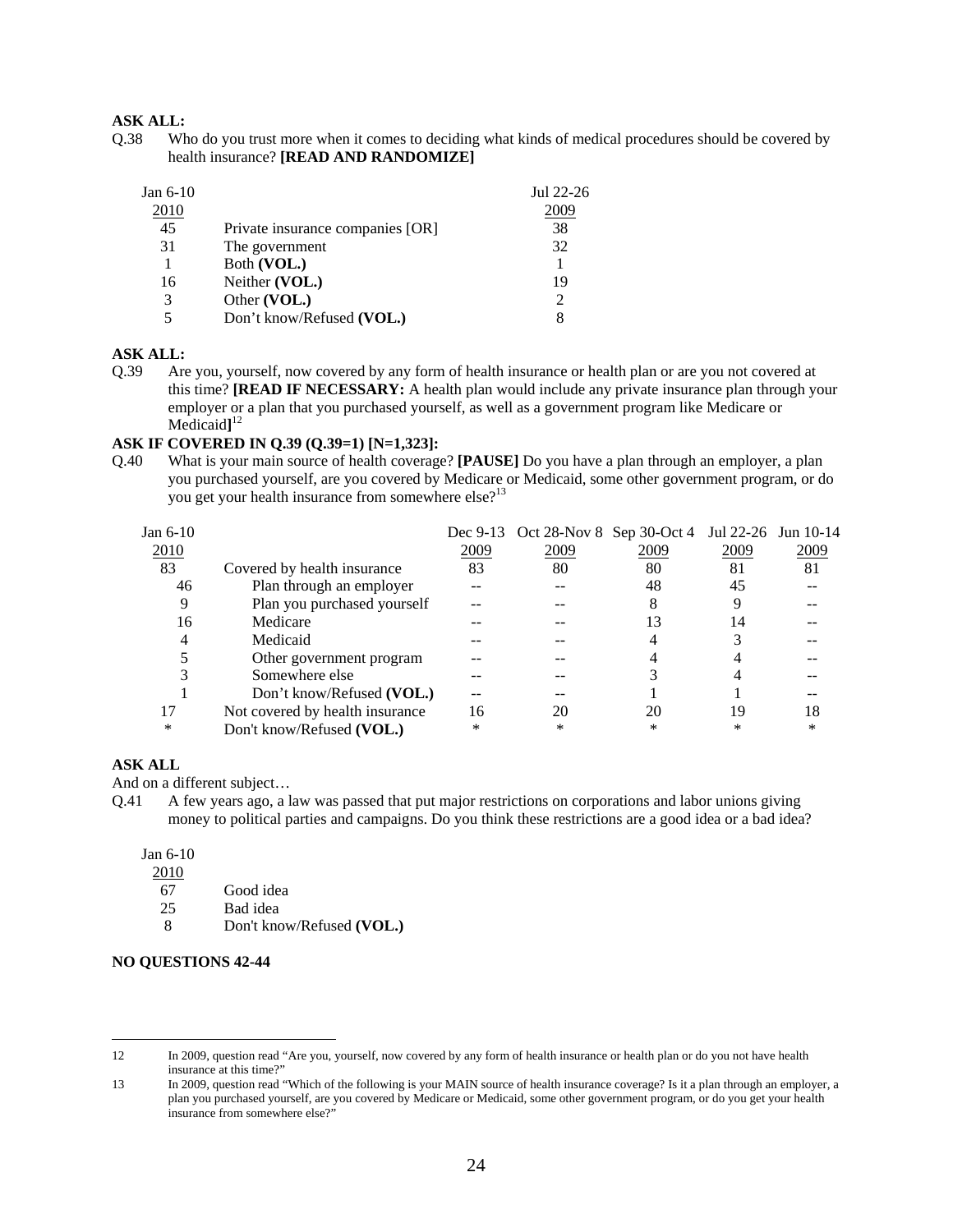Thinking about the issue of terrorism for a moment…

# **ASK FORM 1 ONLY [N=764]:**

Q.45F1 Overall, do you think the ability of terrorists to launch another major attack on the U.S. is greater, the same, or less than it was at the time of the September  $11<sup>th</sup>$  terrorist attacks?

|                     |         |          |      | VOL.)  |
|---------------------|---------|----------|------|--------|
|                     | Greater | The same | Less | DK/Ref |
| Jan 6-10, 2010      | 33      | 35       | 29   |        |
| Oct 28-Nov 8, 2009  | 29      | 38       | 29   |        |
| Feb 4-8, 2009       | 17      | 44       | 35   |        |
| Mid-September, 2008 | 18      | 43       | 36   |        |
| Late-February, 2008 | 16      | 41       | 39   |        |
| December, 2006      | 23      | 41       | 31   |        |
| August, 2006        | 25      | 37       | 33   |        |
| January, 2006       |         | 39       | 39   |        |
| Late-October, 2005  | 26      | 41       | 29   |        |
| July, 2005          | 28      | 40       | 29   |        |
| July, 2004          | 24      | 39       | 34   |        |
| Late-August, 2002   | 22      | 39       | 34   |        |

## **ASK FORM 2 ONLY [N=740]:**

Q.46F2 In general, how well do you think the U.S. government is doing in reducing the threat of terrorism? **[READ]**

|                            |                |        | <b>Not</b> | Not            |                |
|----------------------------|----------------|--------|------------|----------------|----------------|
|                            | Very           | Fairly | too        | at all         | (VOL.)         |
|                            | well           | well   | well       | well           | DK/Ref         |
| Jan 6-10, 2010             | 15             | 50     | 21         | 12             | $\overline{2}$ |
| Oct 28-Nov 8, 2009         | 20             | 53     | 14         | 8              | 4              |
| Mar 31-Apr 21, 2009        | 19             | 56     | 15         | 5              | 5              |
| Feb 4-8, 2009              | 22             | 49     | 16         | 6              | 7              |
| Late February, 2008        | 21             | 45     | 19         | 12             | 3              |
| January, 2007              | 17             | 37     | 27         | 17             | $\overline{2}$ |
| December, 2006             | 17             | 48     | 21         | 11             | 3              |
| August, 2006               | 22             | 52     | 16         | 8              | 2              |
|                            | 16             | 52     | 20         | 10             | $\overline{2}$ |
| January, 2006              | 16             | 50     | 20         | 9              | 5              |
| Late October, 2005         | 17             | 50     | 22         | 9              | 2              |
| July, 2005                 | 17             | 53     | 19         | 8              | 3              |
| July, 2004                 | 18             | 53     | 17         | 8              | 4              |
| <b>August, 2003</b>        | 19             | 56     | 16         | $\overline{7}$ | $\overline{2}$ |
| Early November, 2002 (RVs) | 15             | 54     | 19         | 8              | 4              |
| June, 2002                 | 16             | 60     | 16         | 4              | 4              |
| Early November, 2001       | 35             | 46     | 9          | 5              | 5              |
| October 15-21, 2001        | 38             | 46     | 9          | 4              | 3              |
| October 10-14, 2001        | 48             | 40     | 6          | $\overline{2}$ | 4              |
|                            | February, 2006 |        |            |                |                |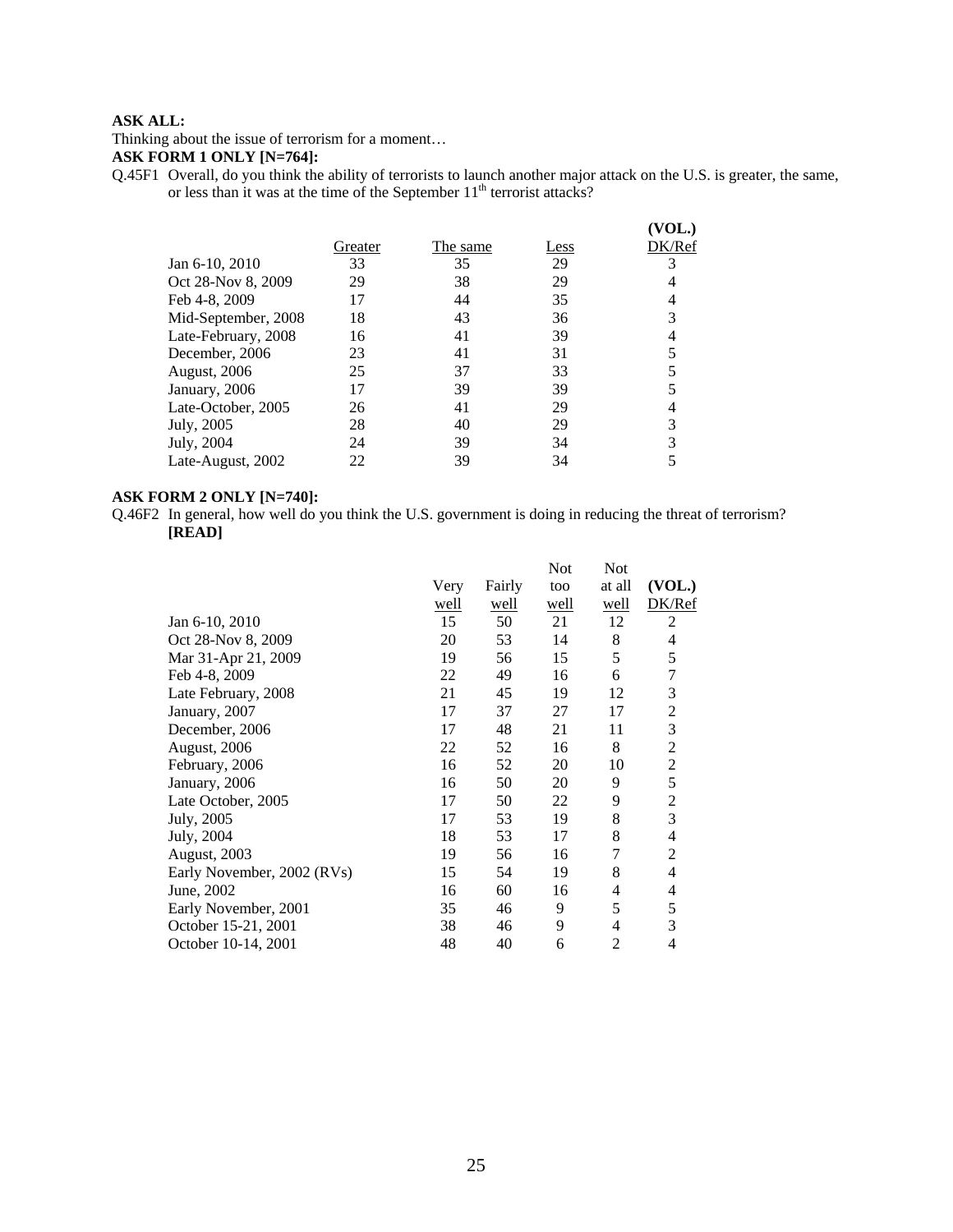Q.47 What concerns you more about the government's anti-terrorism policies? **[READ AND RANDOMIZE]:** That they have gone too far in restricting the average person's civil liberties [OR] That they have not gone far enough to adequately protect the country

|                      |                 |                                 | (VOL.)        |        |
|----------------------|-----------------|---------------------------------|---------------|--------|
|                      |                 | Have gone too far Have not gone | Both/Neither/ |        |
|                      | in restricting  | far enough                      | Approve       | VOL.)  |
|                      | civil liberties | to protect county               | of policies   | DK/Ref |
| Jan 6-10, 2010       | 27              | 58                              | 8             | 8      |
| Oct 28-Nov 8, 2009   | 36              | 40                              | 13            |        |
| Feb 4-8, $2009^{14}$ | 36              | 42                              | 9             | 13     |
| Late February, 2008  | 36              | 47                              |               | 8      |
| <b>August, 2006</b>  | 26              | 55                              | 11            | 8      |
| February, 2006       | 33              | 50                              | 10            |        |
| January, 2006        | 33              | 46                              | 12            |        |
| Late October, 2005   | 34              | 48                              | 10            |        |
| July, 2005           | 31              | 52                              | 10            |        |
| July, 2004           | 29              | 49                              | 11            |        |
|                      |                 |                                 |               |        |

# **ASK ALL:**<br>Q.48 As

As an increased security measure, would you favor or oppose requiring that all airport passengers are subject to whole-body scans that can see through clothing?

## Jan 6-10

| 2010 |                           |
|------|---------------------------|
| 74   | Favor                     |
| 22   | <b>Oppose</b>             |
|      | Don't know/Refused (VOL.) |

 $14$ 14 In February 2009 the question asked whether the policies "go too far in restricting the average person's civil liberties" or "do not go far enough to adequately protect the country."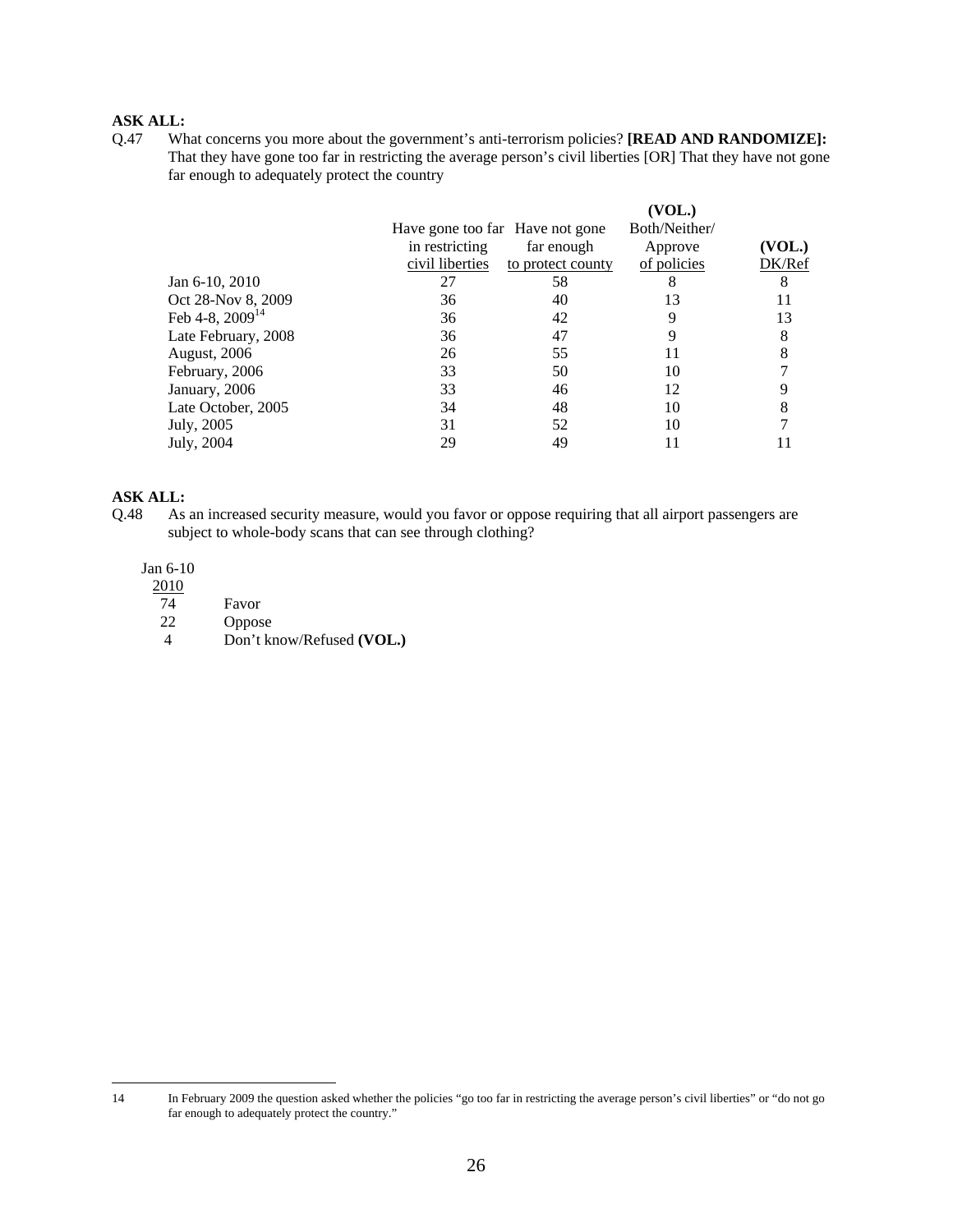On a different subject ...<br>QC.1 Have you ever h

Have you ever heard of the United States Census, or have you not heard of this?

Jan 6-10

2010

- 84 Yes, have heard
- 15 No, have not heard
- \* Don't know/Refused **(VOL.)**

# **ASK IF HAVE NOT HEARD OF THE CENSUS (QC.1=2 OR QC.1=9) [N=172]:**

QC.2 The Census is the count of all people who live in the United States. Have you ever heard of that before, or have you not heard of that?

## **BASED ON TOTAL:**

Jan 6-10

- 2010
	- 8 Yes, have heard
	- 8 No, have not heard<br>0 Don't know/Refuse
	- 0 Don't know/Refused **(VOL.)**
- *84 Have heard of Census (Q.C1=1)*

# **ASK IF HAVE HEARD OF THE CENSUS (QC.1=1 OR QC.2=1) [N=1,418]:**

QC.3 Have you seen or heard anything recently–within the last month or so–about the Census, or have you not seen or heard anything recently?

#### **BASED ON TOTAL:**

Jan 6-10

- 2010
- 44 Yes, have seen or heard recently<br>48 No. have not seen or heard recen
- No, have not seen or heard recently
- \* Don't know/Refused **(VOL.)**
- *8 Have not heard of Census (QC.2=2)*

#### **ASK ALL:**

QC.4 How likely are you to participate in the 2010 Census? By participate, we mean fill out and mail in a Census form. Would you say you **[READ]**?

Jan 6-10

- $\frac{2010}{58}$
- Definitely will
- 23 Probably will
- 10 Might or might not
- 4 Probably will not
- 2 Definitely will not
- 2 Don't know/Refused**(VOL.)**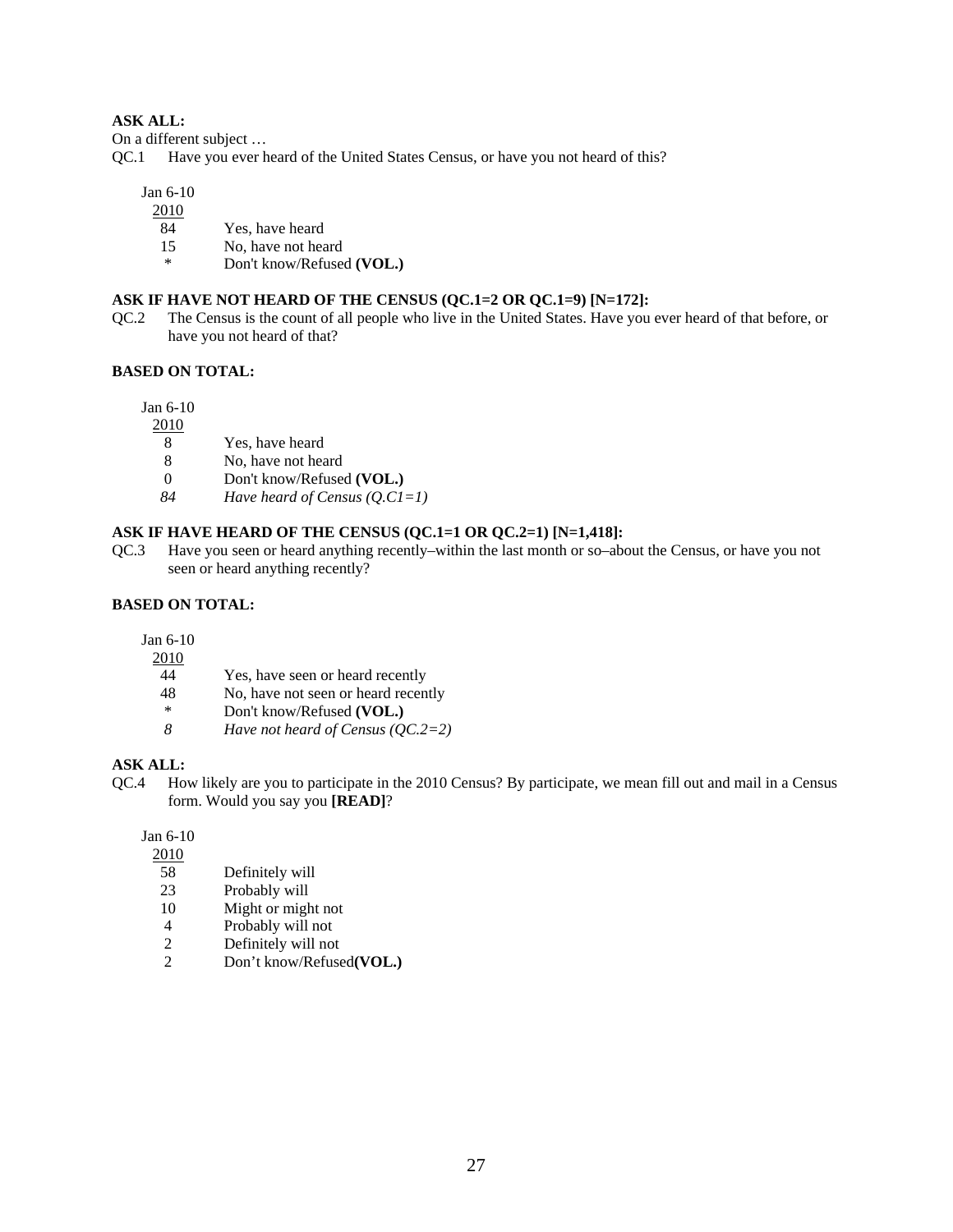#### **ASK IF WILL NOT PARTICIPATE (QC.4=4 OR QC.4=5) [N=81]:**

#### QC.4a Why are you NOT likely to participate in the Census? **[RECORD VERBATIM RESPONSE. DO NOT PROBE FOR ADDITIONAL MENTIONS. IF MORE THAN ONE MENTION, RECORD IN ORDER OF MENTION]**

#### **BASED ON THOSE WHO SAY THEY WILL NOT PARTICIPATE [N=81]**

- 32 No time/No interest/Not important **(NET)**
- 17 No time/Too busy<br>15 Not interested/Not
- Not interested/Not important to me
- 25 Don't know much about it/Never done before
- 18 Distrust government/Census/Don't think Census is important
- 8 Privacy concerns
- 12 Other
- 14 Don't know/Refused

Figures add to more than 100% due to multiple response.

# **ASK ALL:**

QC.5 How important do you think the Census is for the United States? Would you say it is **[READ]**?

Jan 6-10

2010

- 60 Very important
- 30 Somewhat important
- 5 Not too important
- 3 Not at all important
- 3 Don't know/Refused **(VOL.)**

#### **ASK ALL:**

QC.6 Do you believe that answering and sending back your Census form would personally benefit you in any way, personally harm you, or neither benefit nor harm you?

## Jan 6-10

 $\frac{2010}{27}$ 

- Personally benefit me
- 3 Personally harm me
- 66 Neither benefit nor harm me
- 5 Don't know/Refused **(VOL.)**

### **ASK ALL:**

QC.7 As far as you know, does the law require you to answer the Census form, or are you not required to answer it?

#### Jan 6-10

2010

- 31 Yes, it is required
- 46 No, it is not required
- 23 Don't know/Refused **(VOL.)**